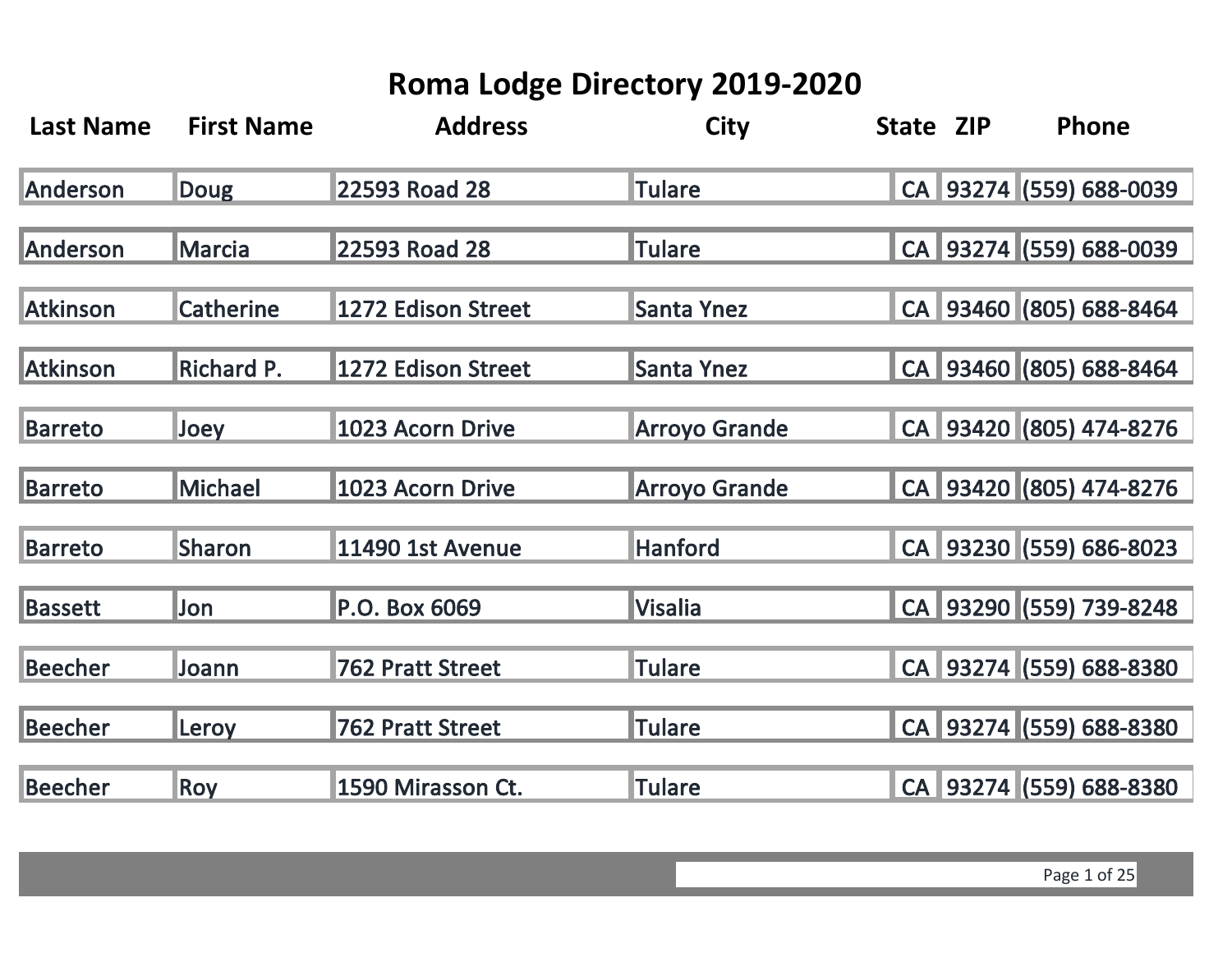| <b>Last Name</b> | <b>First Name</b> | <b>Address</b>          | <b>City</b>   | State ZIP | Phone                   |
|------------------|-------------------|-------------------------|---------------|-----------|-------------------------|
| <b>Benedetti</b> | <b>Gabrielle</b>  | 19501 Road 52           | <b>Tulare</b> |           | CA 93274 (559) 467-8626 |
| <b>Benedetti</b> | Gianna            | 19501 Road 52           | Tulare        |           | CA 93274 (559) 656-4452 |
| <b>Benedetti</b> | <b>Isabella</b>   | 19501 Road 52           | <b>Tulare</b> |           | CA 93274 (559) 827-1497 |
| <b>Benedetti</b> | <b>Louis</b>      | 19501 Road 52           | <b>Tulare</b> |           | CA 93274 (559) 827-1492 |
| Benedetti        | William           | <b>2551 Avenue 192</b>  | <b>Tulare</b> |           | CA 93274 (559) 280-7381 |
| <b>Berra</b>     | <b>Albert</b>     | <b>27999 Avenue 150</b> | Porterville   |           | CA 93257 (559) 781-9460 |
| Berra            | <b>Bert</b>       | 2510 W.Cheryll Avenue   | Porterville   |           | CA 93257 (559) 781-3985 |
| Berra            | Camryn            | 2510 W.Cheryll Avenue   | Porterville   |           | CA 93257 (559) 781-3985 |
| Berra            | <b>Drew</b>       | 2510 W.Cheryll Avenue   | Porterville   |           | CA 93257 (559) 781-3985 |
| <b>Berra</b>     | Linda             | <b>27999 Avenue 150</b> | Porterville   |           | CA 93257 (559) 781-9460 |
| <b>Berra</b>     | Lora              | 2510 W.Cheryll Avenue   | Porterville   |           | CA 93257 (559) 781-3985 |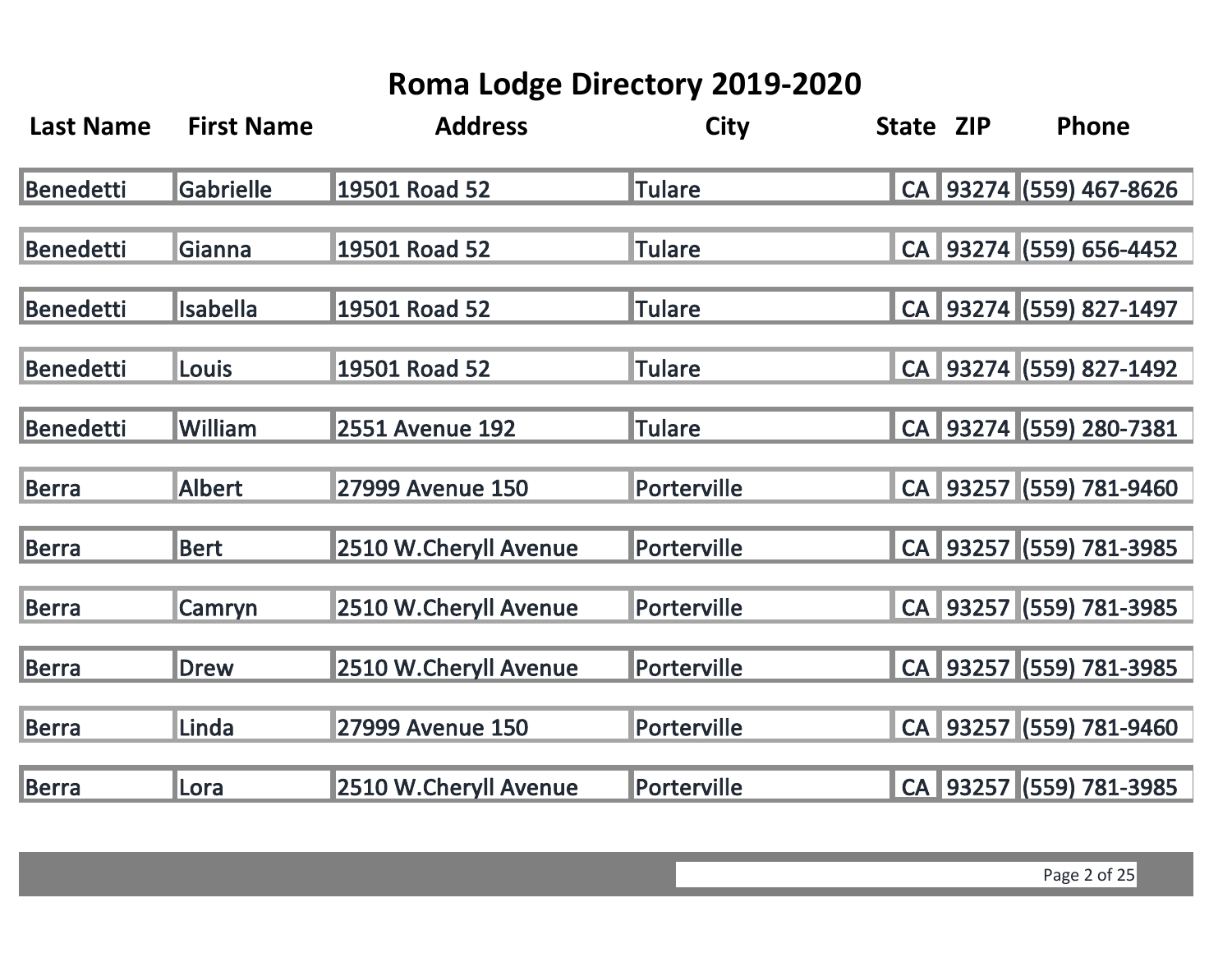| <b>Last Name</b>           | <b>First Name</b> | <b>Address</b>            | <b>City</b>       | State ZIP | Phone                   |
|----------------------------|-------------------|---------------------------|-------------------|-----------|-------------------------|
| Berra-Scalia               | Sally             | 20397 Avenue 128          | Porterville       |           | CA 93257 (559) 784-7589 |
| Bertorelli                 | John              | 17093 Avenue 184          | <b>Strathmore</b> |           | CA 93267 (559) 788-8496 |
| Bertorelli                 | Tony              | 3309 S. Lovers Ln. Apt. A | <b>Visalia</b>    |           | CA 93292 (559) 920-3597 |
| <b>Blackwell</b>           | Janie             | P.O.Box 7705              | <b>Visalia</b>    |           | CA 93290 (559) 734-0239 |
| <b>Blackwell</b>           | Kevin             | P.O. Box 7705             | <b>Visalia</b>    |           | CA 93290 (559) 734-0239 |
| <b>Blua</b>                | <b>Theresa</b>    | 18200 Avenue 194          | <b>Strathmore</b> |           | CA 93267 (559) 568-1480 |
| <b>Borba</b>               | <b>David</b>      | 1712 Malvasia Avenue      | <b>Tulare</b>     |           | CA 93274 (559) 688-6182 |
| <b>Borba-Milane Krista</b> |                   | 1712 Malvasia Avenue      | <b>Tulare</b>     |           | CA 93274 (559) 688-6182 |
| <b>Briano</b>              | <b>Albert</b>     | <b>P.O. Box 151</b>       | <b>Tulare</b>     |           | CA 93275 (559) 280-3797 |
| <b>Briano</b>              | <b>Belinda</b>    | <b>P.O. Box 151</b>       | <b>Tulare</b>     |           | CA 93275 (951) 203-1528 |
| <b>Briano</b>              | Kathy             | 1804 S. Tamarack          | <b>Visalia</b>    |           | CA 93277 (559) 303-4171 |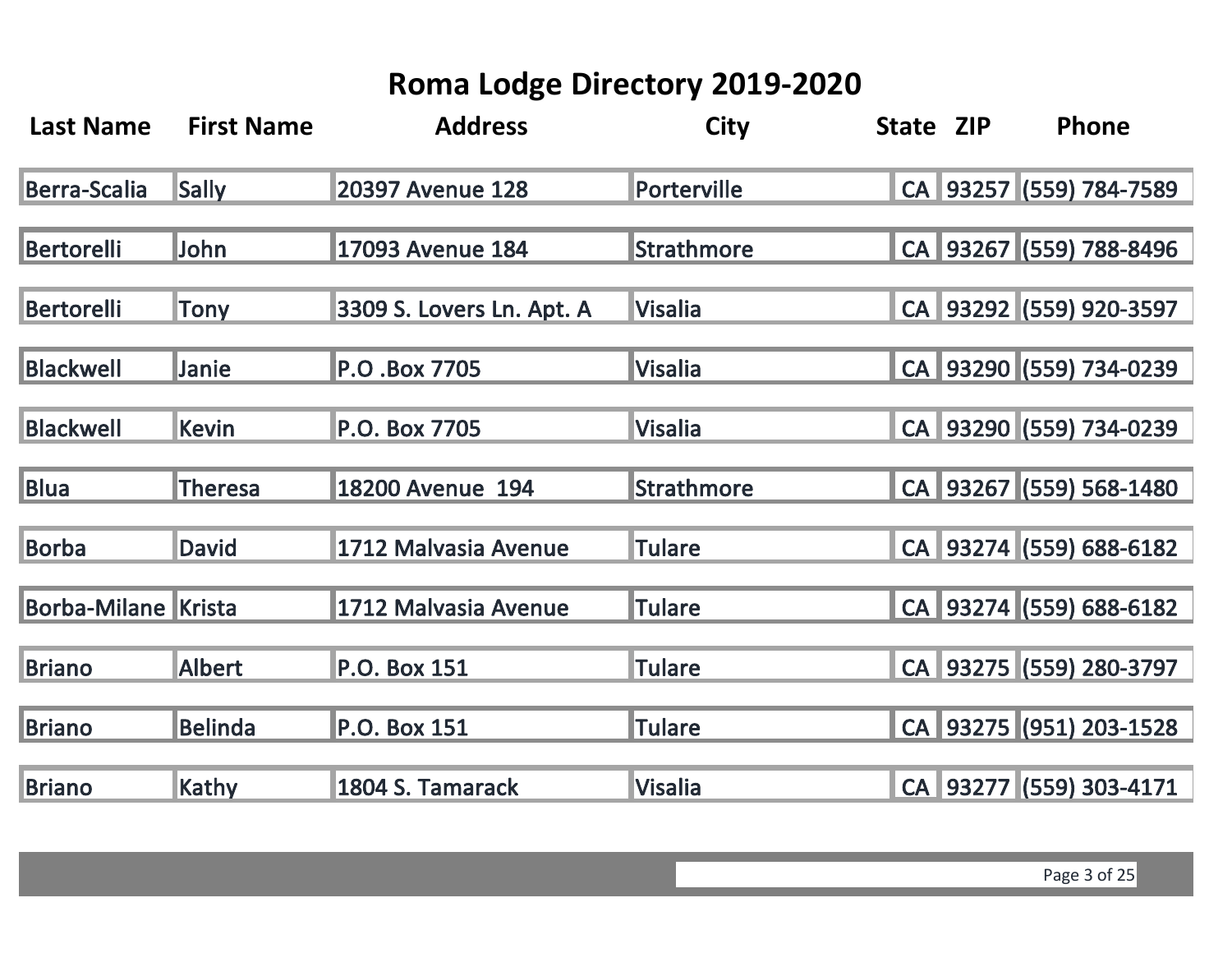| <b>Last Name</b>  | <b>First Name</b> | <b>Address</b>         | <b>City</b>      | State ZIP | Phone                   |
|-------------------|-------------------|------------------------|------------------|-----------|-------------------------|
| <b>Briano</b>     | lLena             | 23008 Road 132         | <b>Tulare</b>    |           | CA 93274 (559) 688-2709 |
| <b>Briano</b>     | Trudi             | 23070 Road 132         | <b>Tulare</b>    |           | CA 93274 (559) 731-3928 |
| Burner            | <b>Carole</b>     | 20587 Road 28          | <b>Tulare</b>    |           | CA 93274 (559) 362-4095 |
| <b>Burner</b>     | <b>Dennis</b>     | 20587 Road 28          | <b>Tulare</b>    |           | CA 93274 (559) 362-4095 |
| <b>Burner</b>     | <b>Michele</b>    | 2203 Neill Way         | <b>Hanford</b>   |           | CA 93230 (559) 584-1631 |
| <b>Bustamante</b> | <b>Christina</b>  | <b>PO Box 206</b>      | <b>Garfield</b>  |           | WA 99130 (559) 679-9808 |
| Cabral            | <b>Janet</b>      | 1687 E. Burton Avenue  | <b>Tulare</b>    |           | CA 93274 (559) 687-1121 |
| Canata            | <b>Corrine</b>    | <b>16788 Avenue 48</b> | <b>Earlimart</b> |           | CA 93219 (559) 281-5294 |
| Canata            | <b>Kathleen</b>   | <b>16788 Avenue 48</b> | <b>Earlimart</b> |           | CA 93219 (559) 281-5294 |
| <b>Canata</b>     | <b>Nick</b>       | <b>16788 Avenue 48</b> | <b>Earlimart</b> |           | CA 93219 (661) 344-2303 |
| <b>Chavez</b>     | <b>Jim</b>        | 18384 Road 232         | Porterville      |           | CA 93257 (559) 781-4851 |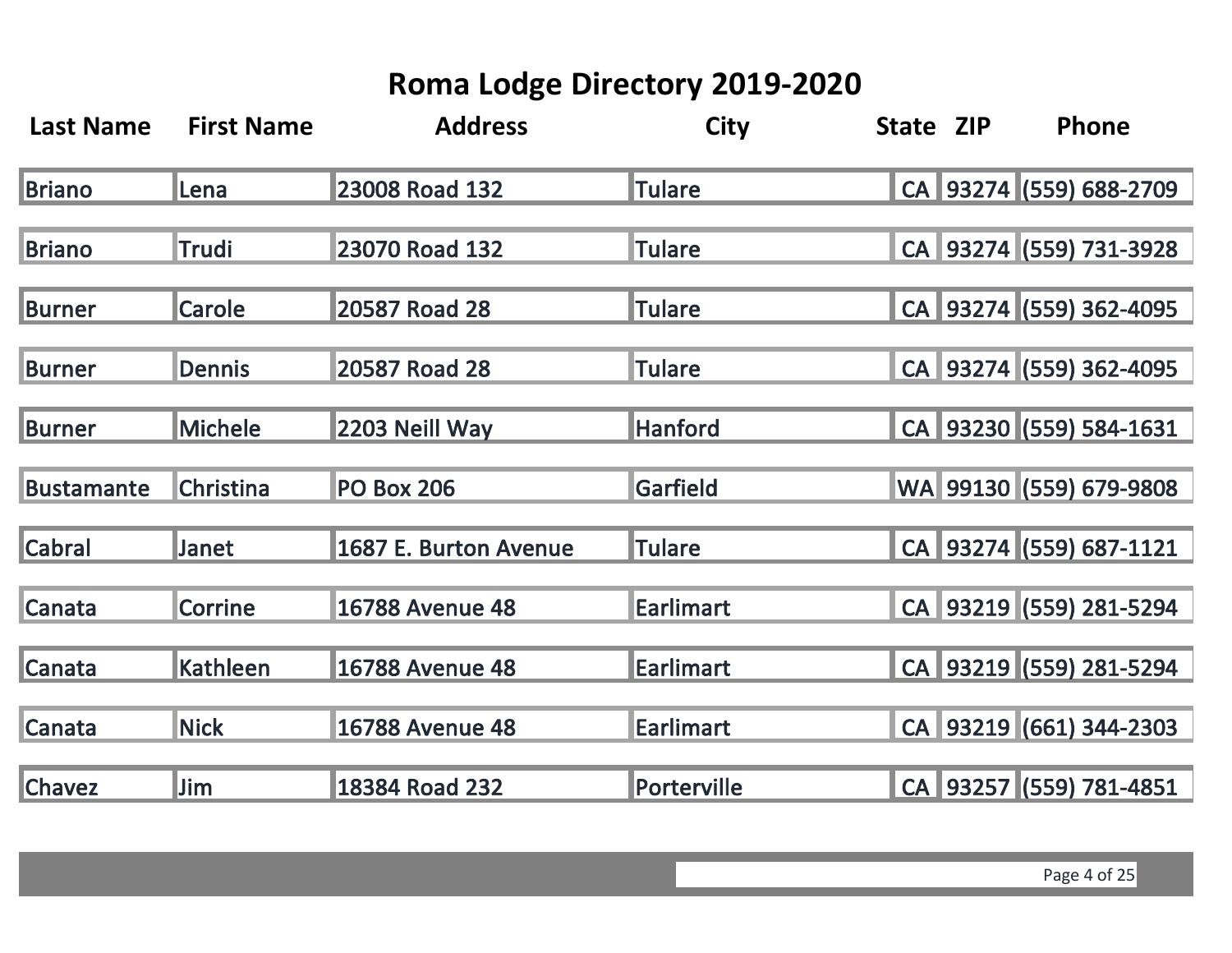| <b>Last Name</b>   | <b>First Name</b> | <b>Address</b>         | <b>City</b>             | State ZIP | <b>Phone</b>            |
|--------------------|-------------------|------------------------|-------------------------|-----------|-------------------------|
| <b>Chavez</b>      | Kathy             | 18384 Road 232         | Porterville             |           | CA 93257 (559) 781-4851 |
| <b>Chiaramonte</b> | Anthony M.        | 2049 W. Marinette Ave. | Exeter                  |           | CA 93221 (559) 217-4055 |
| <b>Chiaramonte</b> | Pam               | 1944 Tollin Road       | <b>Tulare</b>           |           | CA 93274 (559) 799-0080 |
| <b>Chiaramonte</b> | <b>Salvador</b>   | 1944 Tollin Road       | <b>Tulare</b>           |           | CA 93274 (559) 280-1318 |
| <b>Clark</b>       | <b>Ashlie</b>     | 10673 Blk Kettle Way   | <b>Colorado Springs</b> |           | CO 80920 (719) 268-0028 |
| <b>Clark</b>       | Ava               | 2159 Bella Oaks Drive  | <b>Tulare</b>           |           | CA 93274 (559) 936-9165 |
| <b>Clark</b>       | <b>Craig</b>      | 16422 Morro Road       | <b>Atascadero</b>       |           | CA 93422 (805) 461-1722 |
| <b>Clark</b>       | <b>Cris</b>       | 10673 Blk Kettle Way   | <b>Colorado Springs</b> |           | CO 80920 (719) 268-0028 |
| <b>Clark</b>       | <b>Julie</b>      | 10673 Blk Kettle Way   | <b>Colorado Springs</b> |           | CO 80920 (719) 268-0028 |
| Clark-Bourqui Cari |                   | 16422 Morro Road       | <b>Atascadero</b>       |           | CA 93422 (805) 461-1722 |
| <b>Clark-Luis</b>  | <b>Nicole</b>     | 2159 Bella Oaks Drive  | <b>Tulare</b>           |           | CA 93274 (559) 936-9165 |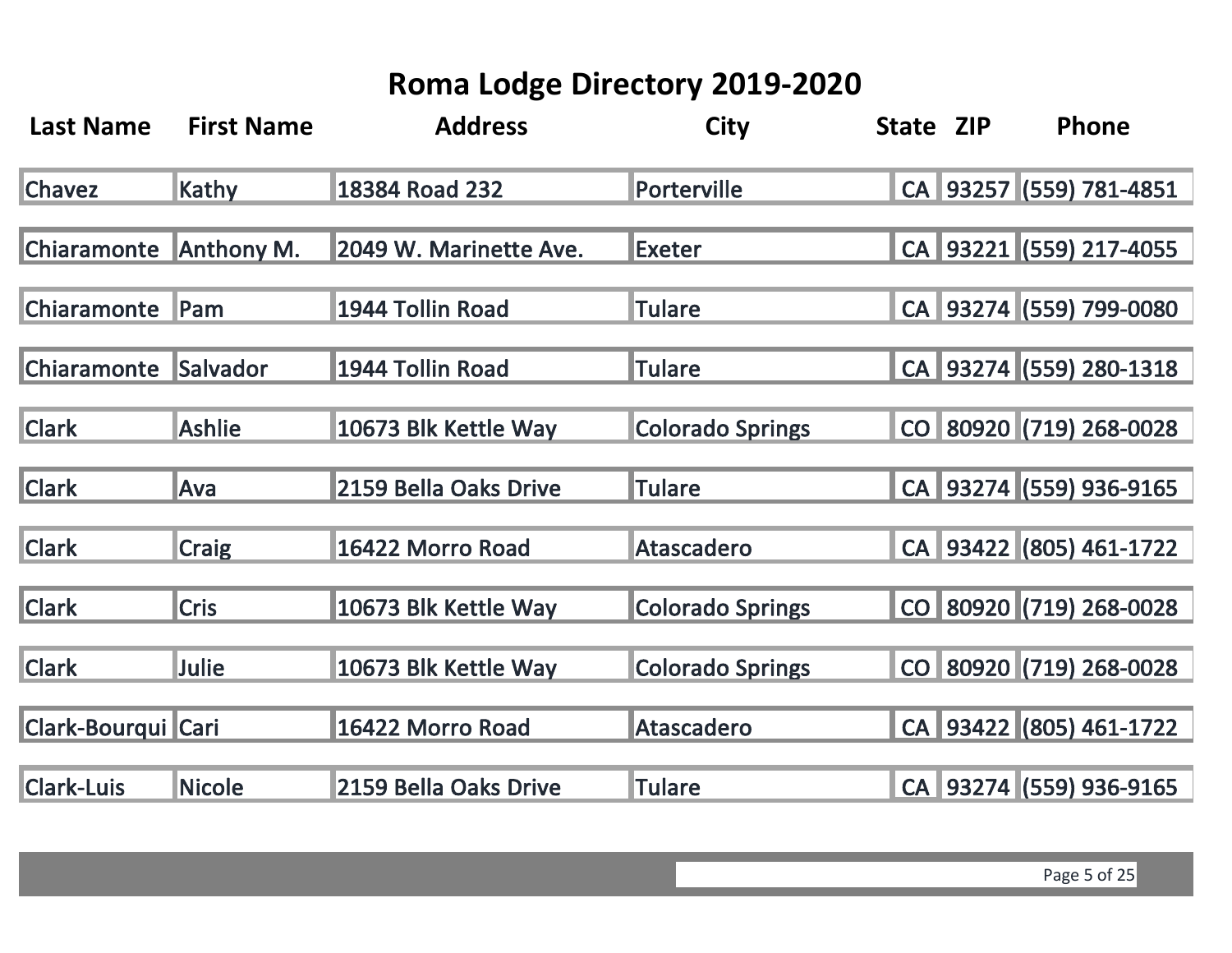| <b>Last Name</b> | <b>First Name</b> | <b>Address</b>           | <b>City</b>            | State ZIP | Phone                   |
|------------------|-------------------|--------------------------|------------------------|-----------|-------------------------|
| <b>Clarot</b>    | Lorraine          | <b>999 M Street #222</b> | <b>ITulare</b>         |           | CA 93274 (559) 686-3505 |
| <b>Cleek</b>     | <b>Clifton</b>    | 19743 Road 96            | <b>Tulare</b>          |           | CA 93274 (559) 686-9485 |
| <b>Cleek</b>     | Donald            | 19725 Road 96            | <b>Tulare</b>          |           | CA 93274 (559) 804-0673 |
| <b>Cleek</b>     | Kathryn           | 5 La Cincha              | Rancho Santa Margarita |           | CA 92688 (812) 827-9699 |
| <b>Cleek</b>     | <b>Kylee</b>      | 4301 S Hilton APT1       | <b>Terre Haute</b>     |           | IN 47802 (812) 789-6754 |
| <b>Cleek</b>     | Lorraine          | 19743 Road 96            | <b>Tulare</b>          |           | CA 93274 (559) 686-9485 |
| Costa            | <b>Clarence</b>   | 33493 Ruth Hill Road     | <b>Squaw Valley</b>    |           | CA 93675 (559) 332-2490 |
| Costa            | Garrett           | 34295 Ennis Road         | <b>Squaw Valley</b>    |           | CA 93675 (559) 332-2303 |
| Costa            | <b>James</b>      | 18250 Road 152           | <b>Tulare</b>          |           | CA 93274 (559) 686-3166 |
| Costa            | Joey              | 6258 Hammatt Avenue      | Livingston             |           | CA 95334 (559) 260-9749 |
| Costa            | Johnnie Kay       | 33493 Ruth Hill Road     | <b>Squaw Valley</b>    |           | CA 93675 (559) 332-2490 |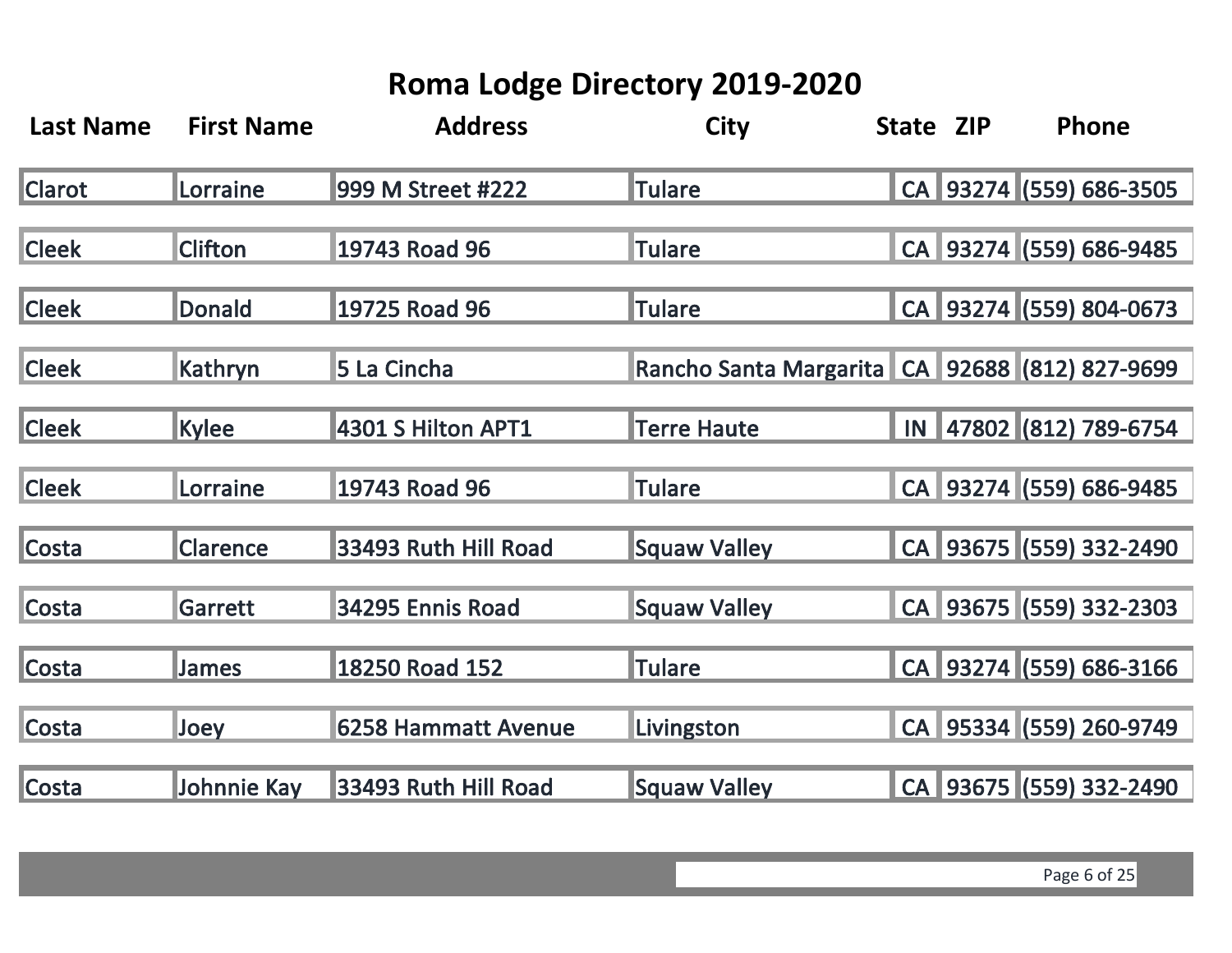| <b>Last Name</b> | <b>First Name</b> | <b>Address</b>                      | <b>City</b>         | State ZIP |          | Phone                   |
|------------------|-------------------|-------------------------------------|---------------------|-----------|----------|-------------------------|
| Costa            | Lauren            | 34295 Ennis Road                    | <b>Squaw Valley</b> |           |          | CA 93675 (559) 332-2303 |
| Cotta            | Lillian           | 174 W. Gail                         | <b>Tulare</b>       |           |          | CA 93274 (559) 686-6437 |
| <b>Cuelho</b>    | Anthony "AJ"      | <b>20397 Avenue 128</b>             | Porterville         |           |          | CA 93257 (559) 784-7589 |
| <b>Cuelho</b>    | <b>Caysen</b>     | <b>20397 Avenue 128</b>             | Porterville         |           |          | CA 93257 (559) 784-7589 |
| <b>Cuelho</b>    | Eva "Evie"        | <b>20397 Avenue 128</b>             | Porterville         |           |          | CA 93257 (559) 784-7589 |
| Curti            | Aaron             | PMB 219, 630 Quintana Rd. Morro Bay |                     |           |          | CA 93442 (559) 786-1568 |
| <b>Curti</b>     | <b>Amelia</b>     | 1710 Lewis Lane                     | <b>Tulare</b>       |           |          | CA 93274 (559) 906-9109 |
| <b>Curti</b>     | Benjamin          | 2228 W. Zumwalt                     | <b>Tulare</b>       |           |          | CA 93274 (559) 288-0587 |
| <b>Curti</b>     | <b>Caitlin</b>    | <b>PO Box 907</b>                   | <b>Pixley</b>       |           |          | CA 93256 (559) 836-3698 |
| <b>Curti</b>     | <b>Caleb</b>      | <b>PO Box 907</b>                   | Pixley              |           |          | CA 93256 (559) 836-3698 |
| Curti            | Charli Jo         | 630 Quintana Road                   | <b>Morro Bay</b>    |           | CA 93442 |                         |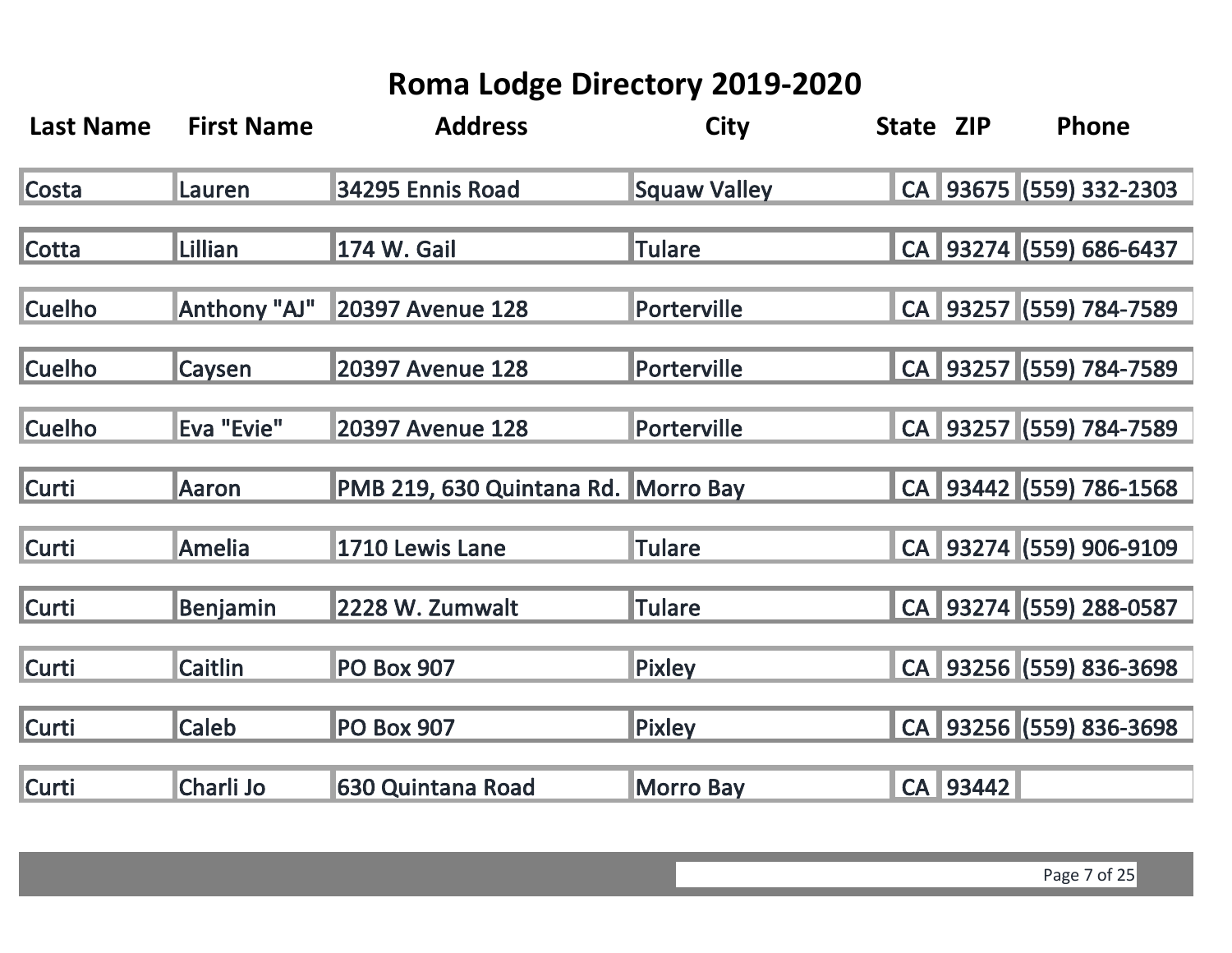| <b>Last Name</b> | <b>First Name</b>    | <b>Address</b>                      | <b>City</b>    | State ZIP | Phone                   |
|------------------|----------------------|-------------------------------------|----------------|-----------|-------------------------|
| Curti            | <b>Clint</b>         | <b>PO Box 907</b>                   | <b>Pixley</b>  |           | CA 93256 (559) 836-3698 |
| <b>Curti</b>     | Domenica             | 1710 Lewis Lane                     | <b>Tulare</b>  |           | CA 93274 (559) 906-9109 |
| <b>Curti</b>     | Grace                | PMB 219, 630 Quintana Rd. Morro Bay |                |           | CA 93442 (559) 786-1568 |
| <b>Curti</b>     | Jaimi                | PMB 219, 630 Quintana Rd. Morro Bay |                |           | CA 93442 (559) 786-1568 |
| <b>Curti</b>     | Janis                | 1599 Lewis Lane                     | <b>Tulare</b>  |           | CA 93274 (559) 686-3129 |
| <b>Curti</b>     | Kenny                | 5849 W. Elowin Drive                | <b>Visalia</b> |           | CA 93291 (559) 288-2144 |
| <b>Curti</b>     | Navin                | 1710 Lewis Lane                     | <b>Tulare</b>  |           | CA 93274 (559) 906-9109 |
| <b>Curti</b>     | <b>Nicholas</b>      | 20944 Road 60                       | <b>Tulare</b>  |           | CA 93274 (559) 730-1165 |
| <b>Curti</b>     | <b>Philip</b>        | 1599 Lewis Lane                     | <b>Tulare</b>  |           | CA 93274 (559) 288-0586 |
| <b>Curti</b>     | <b>Philip-Justin</b> | 1710 Lewis Lane                     | <b>Tulare</b>  |           | CA 93274 (559) 906-9109 |
| Curti            | Shurene              | 5849 W. Elowin Drive                | Visalia        |           | CA 93291 (559) 740-0184 |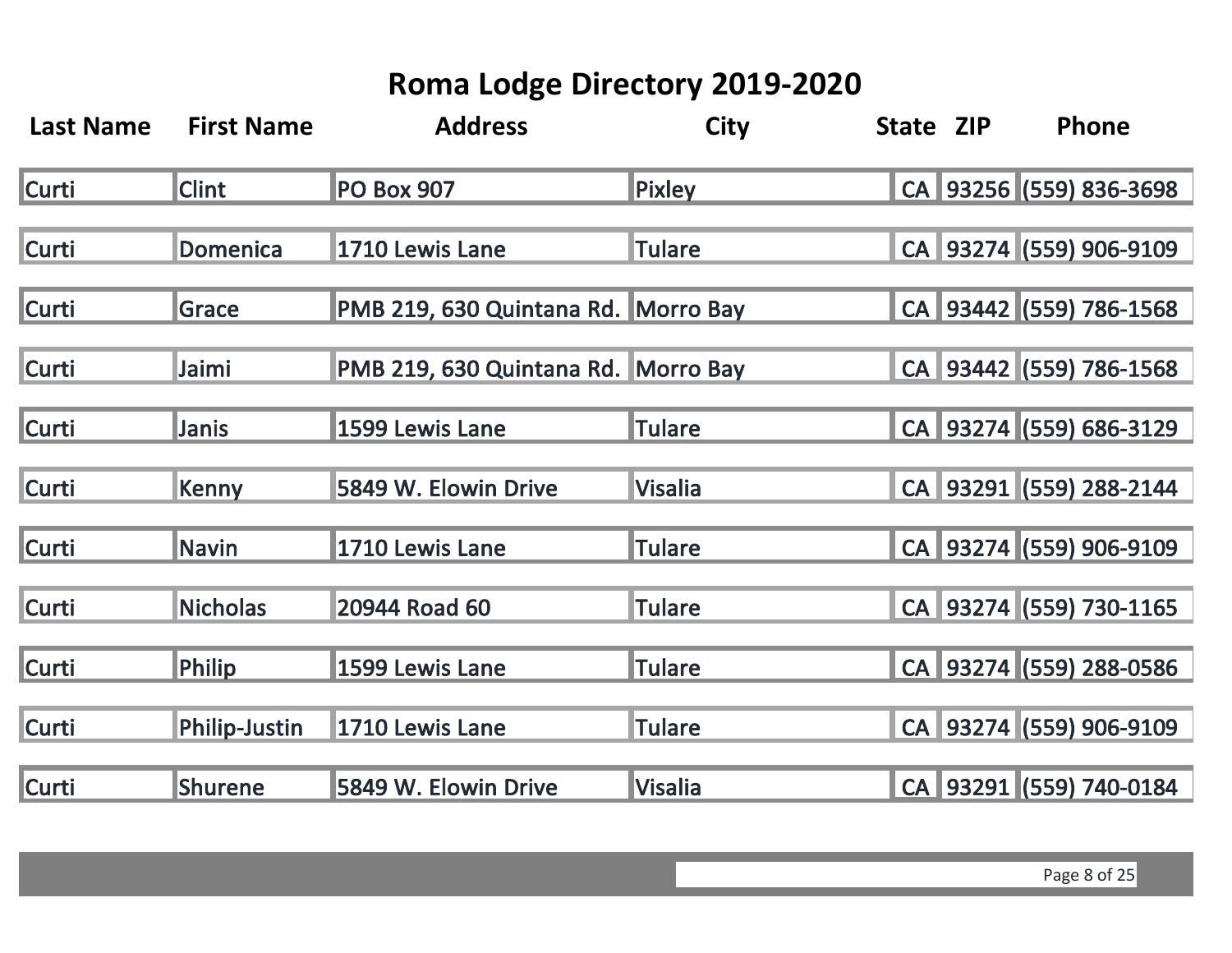| <b>Last Name</b>                | <b>First Name</b> | <b>Address</b>            | <b>City</b>        | State ZIP | Phone                   |
|---------------------------------|-------------------|---------------------------|--------------------|-----------|-------------------------|
| <b>Curti-Ferreira Elisabeth</b> |                   | 2228 N. Zumwalt           | Tulare             |           | CA 93274 (559) 553-3151 |
| <b>Cushing</b>                  | <b>Chloe</b>      | 945 E. Pleasant Drive     | Tulare             |           | CA 93274 (559) 688-0689 |
| <b>Cushing</b>                  | Wyatt             | 945 E. Pleasant Drive     | <b>Tulare</b>      |           | CA 93274 (559) 688-0689 |
| Danell                          | Demi              | 10637 Avenue 9 1/2        | <b>Hanford</b>     |           | CA 93230 (559) 583-6046 |
| Danell                          | Denise            | 10637 Avenue 9 1/2        | <b>Hanford</b>     |           | CA 93230 (559) 583-6046 |
| Danell                          | Rance             | 10637 Avenue 9 1/2        | <b>Hanford</b>     |           | CA 93230 (559) 583-6046 |
| Danell II                       | Rance             | 10637 Avenue 9 1/2        | <b>Hanford</b>     |           | CA 93230 (559) 583-6046 |
| Daramy                          | Daniel            | <b>220 El Tovar Court</b> | <b>Bakersfield</b> |           | CA 93309 (661) 301-2936 |
| Daramy                          | <b>Giana</b>      | <b>220 El Tovar Court</b> | <b>Bakersfield</b> |           | CA 93309 (559) 361-3599 |
| Daramy                          | <b>Isabel</b>     | <b>220 El Tovar Court</b> | <b>Bakersfield</b> |           | CA 93309 (559) 361-3599 |
| Daramy-DePa Maci                |                   | <b>220 El Tovar Court</b> | <b>Bakersfield</b> |           | CA 93309 (559) 361-3599 |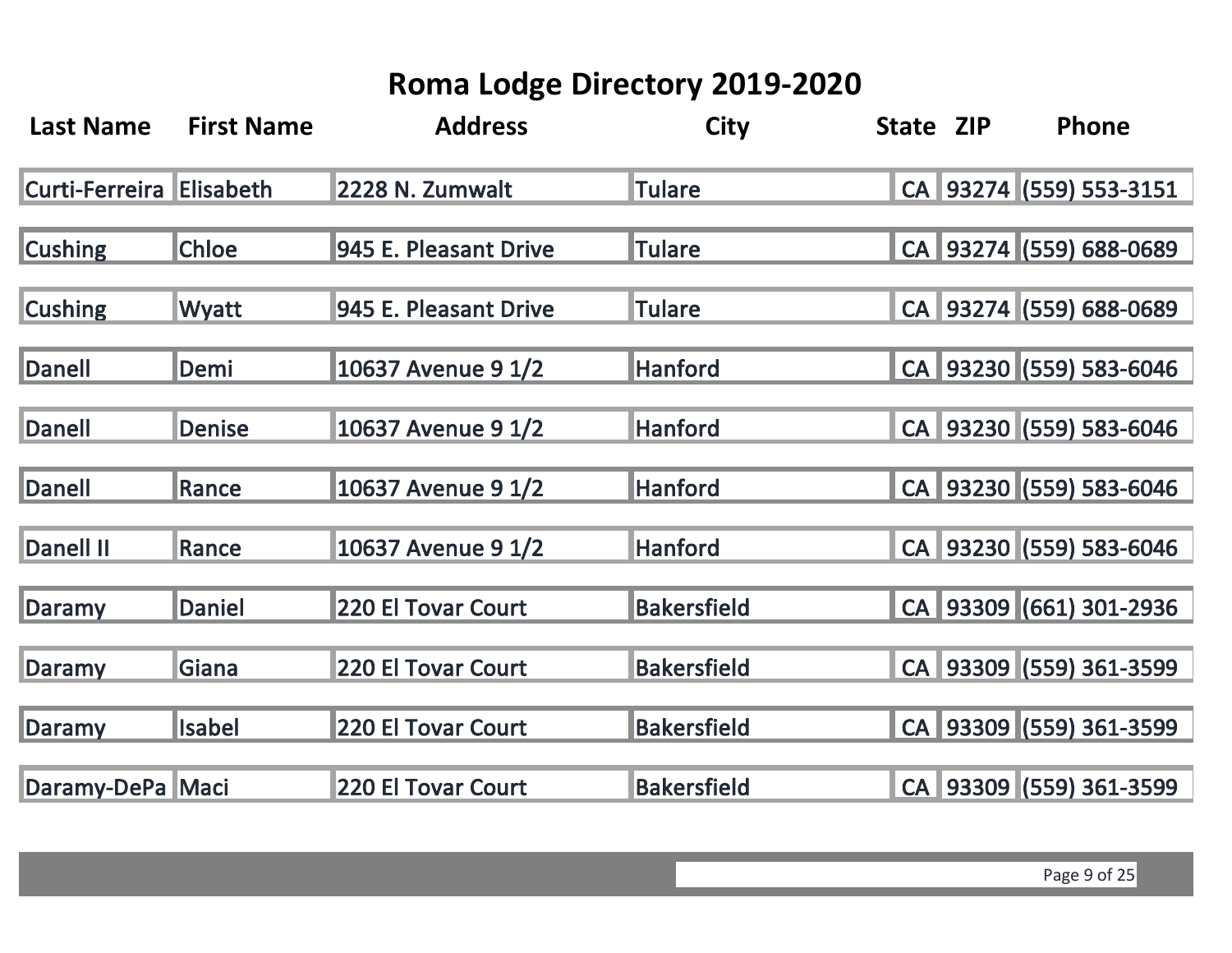| <b>Last Name</b> | <b>First Name</b> | <b>Address</b>          | <b>City</b>        | State ZIP | Phone                   |
|------------------|-------------------|-------------------------|--------------------|-----------|-------------------------|
| <b>DeGroot</b>   | <b>Karen</b>      | 14867 Avenue 104        | Pixley             |           | CA 93256 (559) 757-0409 |
| <b>Della</b>     | <b>Diane</b>      | 2564 Scott Avenue       | <b>Clovis</b>      |           | CA 93611 (559) 297-7356 |
| <b>Della</b>     | <b>Frances</b>    | 17383 Avenue 184        | <b>Strathmore</b>  |           | CA 93267 (559) 308-6591 |
| Della            | <b>Linda</b>      | 984 Santa Barbara Road  | <b>Berkeley</b>    |           | CA 94607 (510) 527-6950 |
| Della            | <b>ILucas</b>     | 984 Santa Barbara Road  | <b>Berkeley</b>    |           | CA 94607 (510) 527-6950 |
| DePaoli          | <b>David</b>      | <b>22714 Avenue 184</b> | <b>Strathmore</b>  |           | CA 93267 (559) 804-5443 |
| DePaoli          | <b>IGiovanna</b>  | <b>22714 Avenue 184</b> | <b>Strathmore</b>  |           | CA 93267 (559) 361-0640 |
| DePaoli          | <b>Harper</b>     | 10619 Road 176          | <b>Terra Bella</b> |           | CA 93270 (559) 901-7386 |
| DePaoli          | Haydyn            | 10619 Road 176          | Terra Bella        |           | CA 93270 (559) 901-7386 |
| DePaoli          | Leslie            | 10619 Road 176          | <b>Terra Bella</b> |           | CA 93270 (559) 901-7386 |
| <b>DePaoli</b>   | Michael           | 10619 Road 176          | Terra Bella        |           | CA 93270 (559) 730-1168 |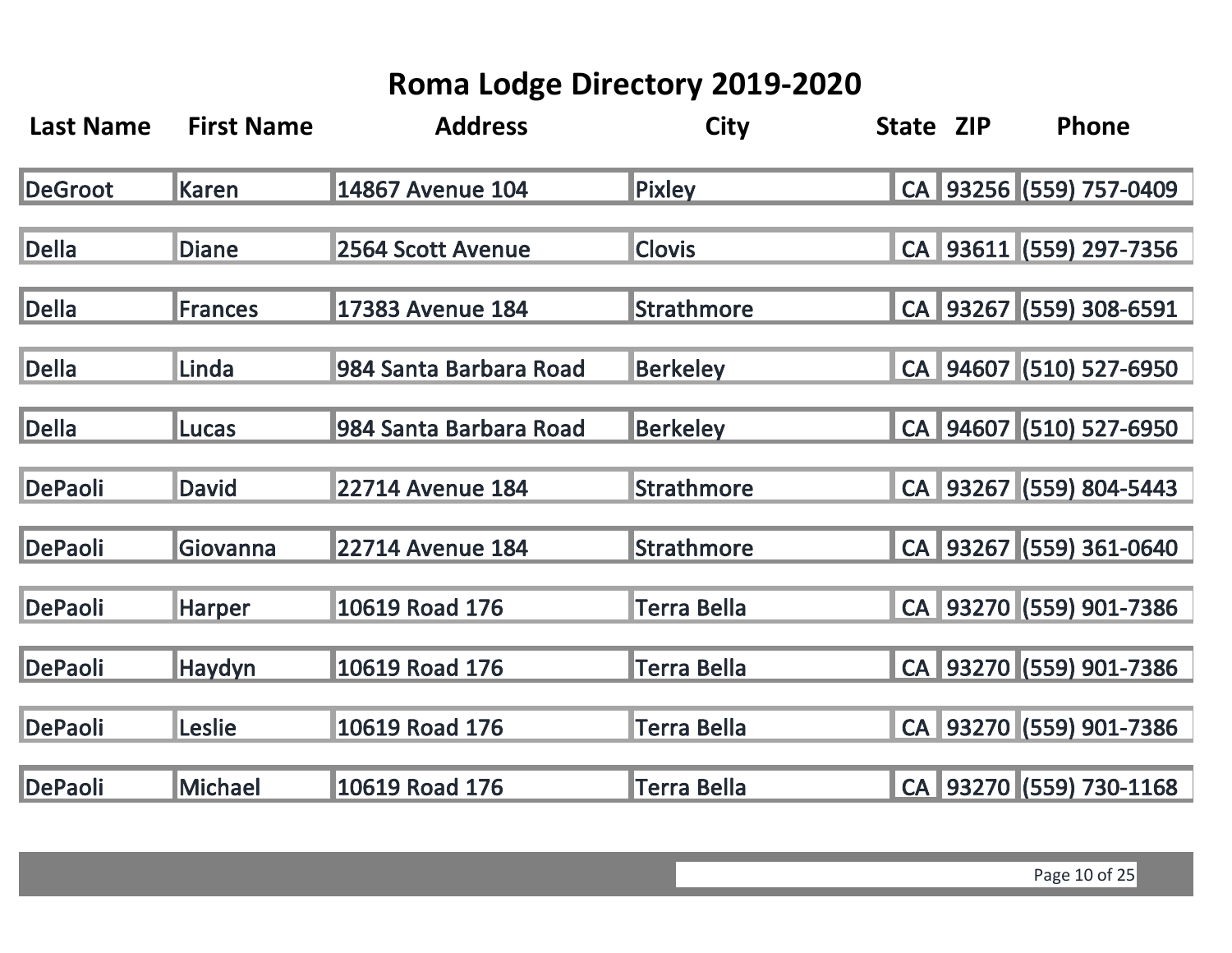| <b>Last Name</b> | <b>First Name</b> | <b>Address</b>           | <b>City</b>        | State ZIP | Phone                   |
|------------------|-------------------|--------------------------|--------------------|-----------|-------------------------|
| <b>DeRose</b>    | Angela            | 1952 Cabernet Drive      | <b>Tulare</b>      |           | CA 93274 (559) 686-2162 |
| <b>DeRose</b>    | Anthony           | 1952 Cabernet Drive      | <b>Tulare</b>      |           | CA 93274 (559) 686-2126 |
| Dutto            | Aaron             | 6714 Aretino Way         | <b>Bakersfield</b> |           | CA 93306 (661) 706-1075 |
| Dutto            | Amber             | 211 Montana De Oro       | <b>Tulare</b>      |           | CA 93274 (559) 686-1348 |
| Dutto            | Amelia            | 211 Montana De Oro       | <b>Tulare</b>      |           | CA 93274 (559) 686-1348 |
| <b>Dutto</b>     | Daniel            | 211 Montana de Oro       | <b>Tulare</b>      |           | CA 93274 (559) 686-1348 |
| <b>Dutto</b>     | Darren            | 107 Penn Avenue          | La Grande          |           | OR 97850 (541) 663-1677 |
| <b>Dutto</b>     | Dawn              | <b>1595 Mateus Court</b> | <b>Tulare</b>      |           | CA 93274 (559) 977-0838 |
| Dutto            | Evan              | 211 Montana De Oro       | <b>Tulare</b>      |           | CA 93274 (559) 686-1348 |
| Dutto            | Garren            | 107 Penn Avenue          | La Grande          |           | OR 97850 (541) 663-1677 |
| <b>Dutto</b>     | Gary              | <b>1595 Mateus Court</b> | <b>Tulare</b>      |           | CA 93274 (559) 977-8051 |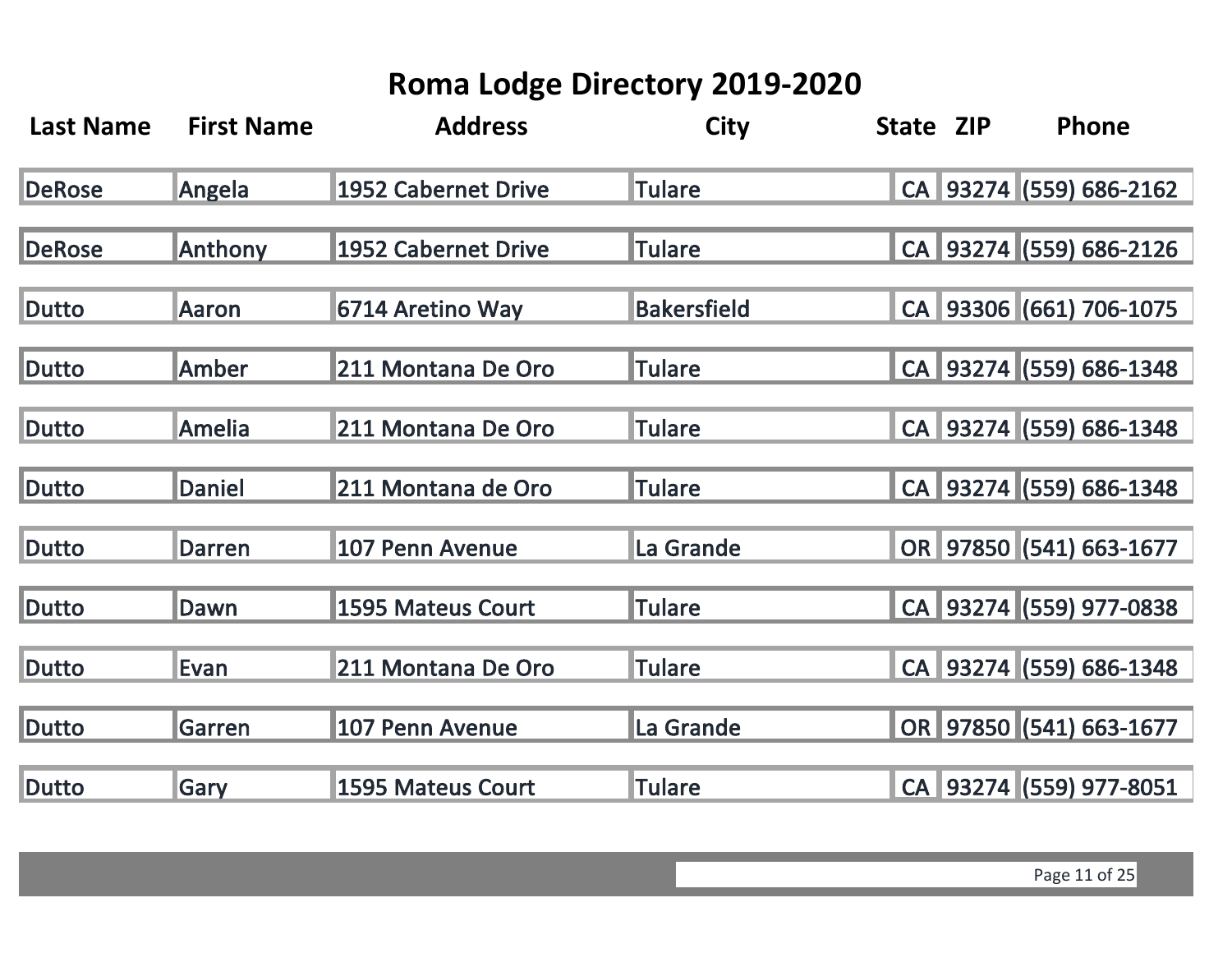| <b>Last Name</b> | <b>First Name</b> | <b>Address</b>             | <b>City</b>        | State ZIP | Phone                   |
|------------------|-------------------|----------------------------|--------------------|-----------|-------------------------|
| Dutto            | <b>James</b>      | 211 Montana De Oro         | <b>ITulare</b>     |           | CA 93274 (559) 686-1348 |
| <b>Dutto</b>     | Jordyn            | 6714 Aretino Way           | <b>Bakersfield</b> |           | CA 93306 (661) 706-1075 |
| Dutto            | Keegan            | <b>107 Penn Avenue</b>     | La Grande          |           | OR 97850 (541) 663-1677 |
| Dutto            | Laurence          | <b>1804 South Tamarack</b> | <b>Visalia</b>     |           | CA 93277 (559) 901-4683 |
| Dutto            | <b>Madison</b>    | 211 Montana De Oro         | <b>Tulare</b>      |           | CA 93274 (559) 686-1348 |
| Dutto            | Megan             | 6714 Aretino Way           | <b>Bakersfield</b> |           | CA 93306 (661) 428-0888 |
| <b>Dutto</b>     | <b>Taylor</b>     | 6714 Aretino Way           | <b>Bakersfield</b> |           | CA 93306 (661) 428-0888 |
| <b>Evans</b>     | <b>Marisa</b>     | 1011 Grove Drive           | <b>Tulare</b>      |           | CA 93274 (559) 686-6809 |
| Evans            | Thomas            | 1011 Grove Drive           | <b>Tulare</b>      |           | CA 93274 (559) 686-6809 |
| Filiponi         | Benjamin          | 3043 S. Tracy              | <b>Visalia</b>     |           | CA 93292 (559) 904-7270 |
| Frank            | <b>Rose Della</b> | <b>191 South Prospect</b>  | Porterville        |           | CA 93257 (559) 784-3049 |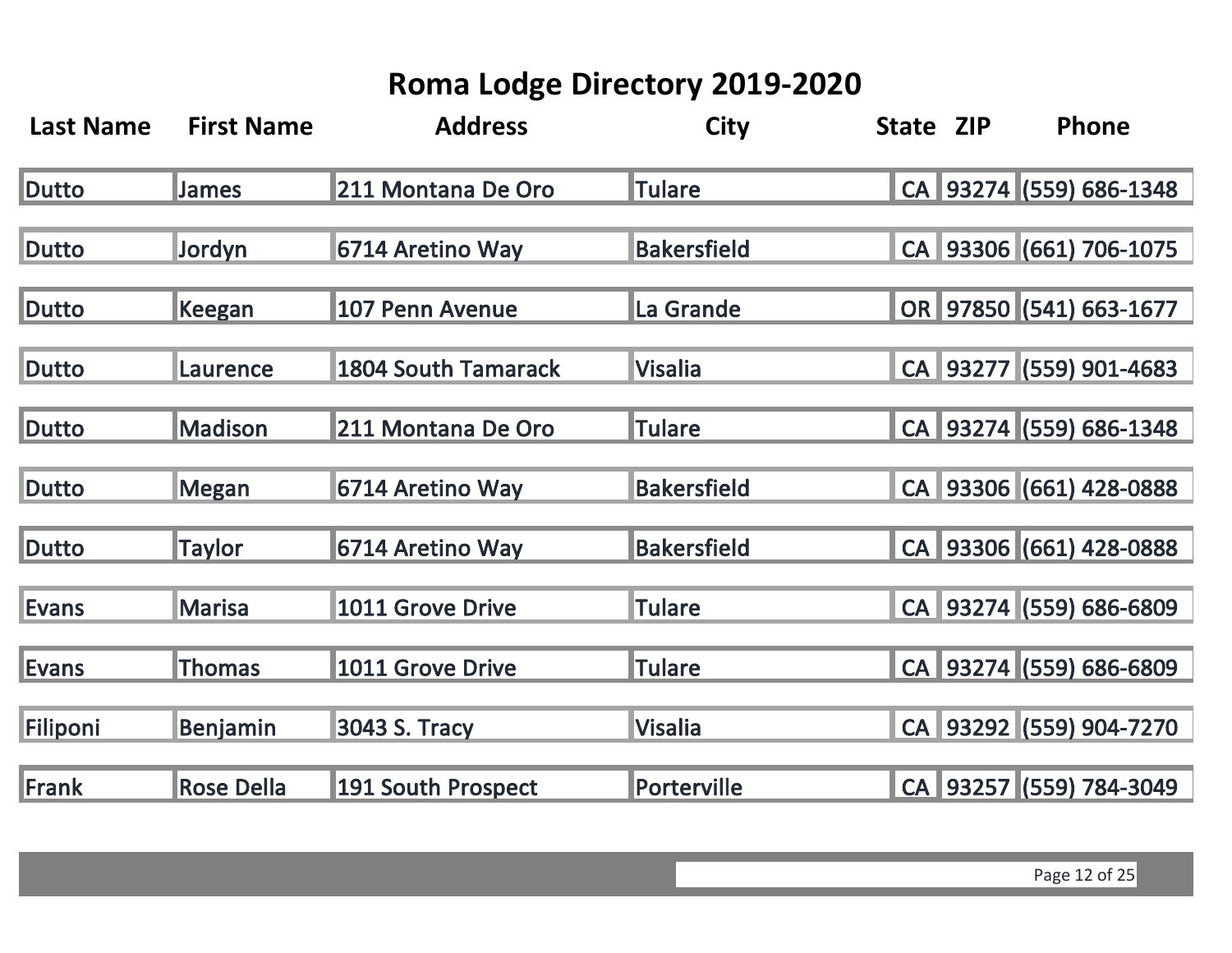| <b>Last Name</b> | <b>First Name</b> | <b>Address</b>           | <b>City</b>        | State ZIP | Phone                   |
|------------------|-------------------|--------------------------|--------------------|-----------|-------------------------|
| <b>Freitas</b>   | Danny             | 10601 Avenue 272         | <b>Visalia</b>     |           | CA 93277 (559) 733-0130 |
| Freitas          | <b>Jeanette</b>   | 10601 Avenue 272         | <b>Visalia</b>     |           | CA 93277 (559) 733-0130 |
| Fusco            | William           | 690 Palm Place           | Porterville        |           | CA 93257 (559) 781-2488 |
| <b>Galvan</b>    | Alexander         | 1258 Blue Oak Street     | <b>Tulare</b>      |           | CA 93274 (559) 686-1412 |
| Galvan           | Julia             | 1258 Blue Oak Street     | <b>Tulare</b>      |           | CA 93274 (559) 686-1412 |
| Galvan           | Stacy             | 1258 Blue Oak Street     | <b>Tulare</b>      |           | CA 93274 (559) 686-1412 |
| Gentry           | Aiden             | 10917 Eagle Falls Street | <b>Bakersfield</b> |           | CA 93312 (661) 808-4914 |
| <b>Gentry</b>    | Anica             | 10917 Eagle Falls Street | <b>Bakersfield</b> |           | CA 93312 (661) 808-4914 |
| Gentry           | <b>Austin</b>     | 10917 Eagle Falls Street | <b>Bakersfield</b> |           | CA 93312 (661) 808-4914 |
| <b>Gentry</b>    | <b>Mark</b>       | 10917 Eagle Falls Street | <b>Bakersfield</b> |           | CA 93312 (661) 808-4916 |
| Giraudi          | Gary              | 100 S. Westwood #15      | Porterville        |           | CA 93257 (559) 784-3692 |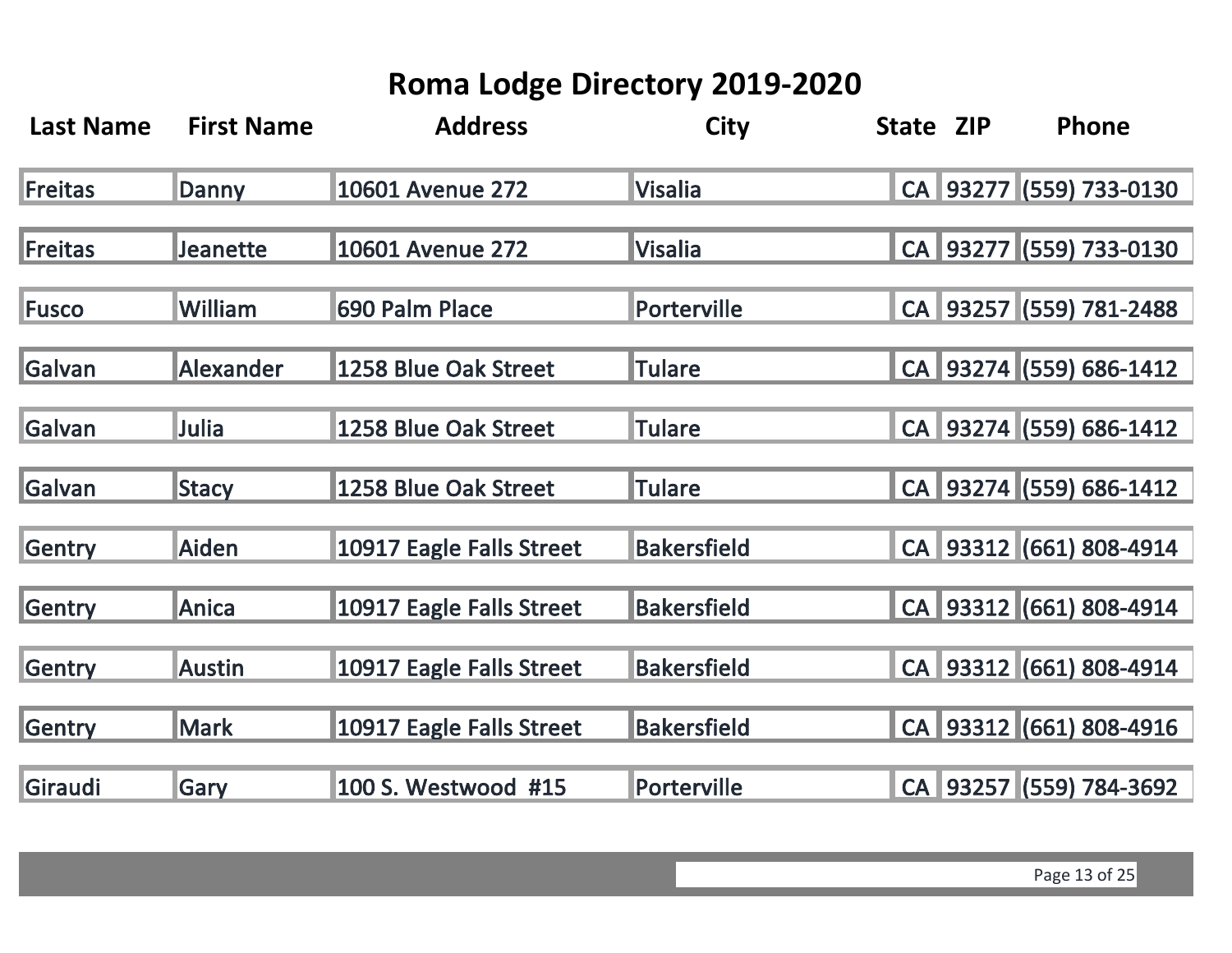| <b>Last Name</b> | <b>First Name</b> | <b>Address</b>          | <b>City</b>     | State ZIP | Phone                   |
|------------------|-------------------|-------------------------|-----------------|-----------|-------------------------|
| <b>Giraudi</b>   | Karlin            | 100 S. Westwood #15     | Porterville     |           | CA 93257 (559) 784-3692 |
| Gomes            | Eva               | 2667 Clarete Street     | <b>Tulare</b>   |           | CA 93274 (559) 685-1969 |
| Gomes            | <b>Sophia</b>     | 2667 Clarete Street     | Tulare          |           | CA 93274 (559) 685-1969 |
| Gomes-Sola       | Kathryn           | 2667 Clarete Street     | <b>Tulare</b>   |           | CA 93274 (559) 685-1969 |
| <b>Goni</b>      | <b>Frank</b>      | 18775 Road 142          | Tulare          |           | CA 93274 (559) 688-6484 |
| Goni             | Joseph            | 18898 Road. 142         | <b>Tulare</b>   |           | CA 93274 (559) 679-4381 |
| Greco            | John S.           | 427 South M Street      | Lompoc          |           | CA 93436 (805) 737-3001 |
| <b>Haener</b>    | Gianna            | 2123 Trail Blazer Drive | <b>Meridian</b> | ID        | 82646 (208) 938-2906    |
| Haener           | <b>Henry</b>      | 2123 Trail Blazer Drive | Meridian        |           | ID 82646 (208) 938-2906 |
| <b>Haener</b>    | <b>Isabella</b>   | 2123 Trail Blazer Drive | <b>Meridian</b> | ID        | 82646 (208) 938-2906    |
| Haener           | Kristen           | 2123 Trail Blazer Drive | <b>Meridian</b> |           | ID 82646 (208) 938-2901 |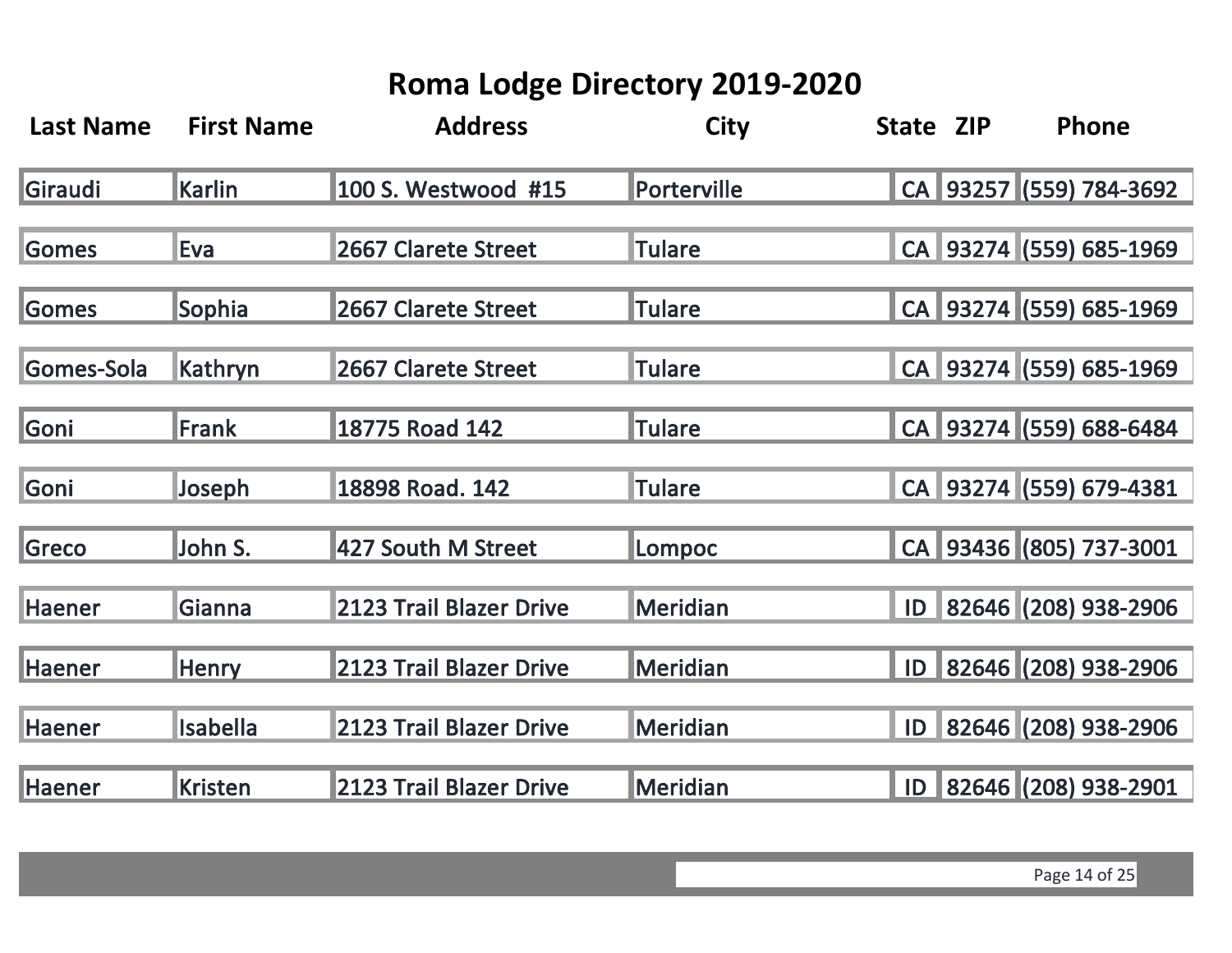| <b>Last Name</b>  | <b>First Name</b> | <b>Address</b>          | <b>City</b>     | State ZIP | Phone                   |
|-------------------|-------------------|-------------------------|-----------------|-----------|-------------------------|
| <b>Haener</b>     | <b>Simon</b>      | 2123 Trail Blazer Drive | <b>Meridian</b> |           | ID 83646 (208) 938-2091 |
| Hall-Curti        | <b>Tessa</b>      | <b>6111 Avenue 252</b>  | <b>Tulare</b>   |           | CA 93274 (559) 288-4575 |
| <b>Hofstee</b>    | <b>Joyce</b>      | 16029 Avenue 136        | <b>Tipton</b>   |           | CA 93272 (559) 804-8164 |
| Hofstee           | Kevin             | 16029 Avenue 136        | <b>Tipton</b>   |           | CA 93272 (559) 804-8164 |
| <b>Jones</b>      | <b>Joann</b>      | 16709 Avenue 264        | <b>Visalia</b>  |           | CA 93277 (559) 594-5525 |
| Jordan            | Andrew            | 2564 Scott Avenue       | <b>Clovis</b>   |           | CA 93611 (559) 297-7356 |
| Jordan            | <b>Elizabeth</b>  | 2564 Scott Avenue       | <b>Clovis</b>   |           | CA 93611 (559) 297-7356 |
| <b>Kleinhans</b>  | <b>Cedric</b>     | <b>9333 Avenue 198</b>  | <b>Tulare</b>   |           | CA 93274 (559) 686-8205 |
| <b>Kleinhans</b>  | Florena           | <b>9333 Avenue 198</b>  | <b>Tulare</b>   |           | CA 93274 (559) 686-8205 |
| <b>Kronbetter</b> | Mary Jean         | 5541 Van Ness           | <b>Fresno</b>   |           | CA 93711 (559) 431-3526 |
| <b>Luis</b>       | Amanda            | 21233 Road 76           | <b>Tulare</b>   |           | CA 93274 (559) 688-5187 |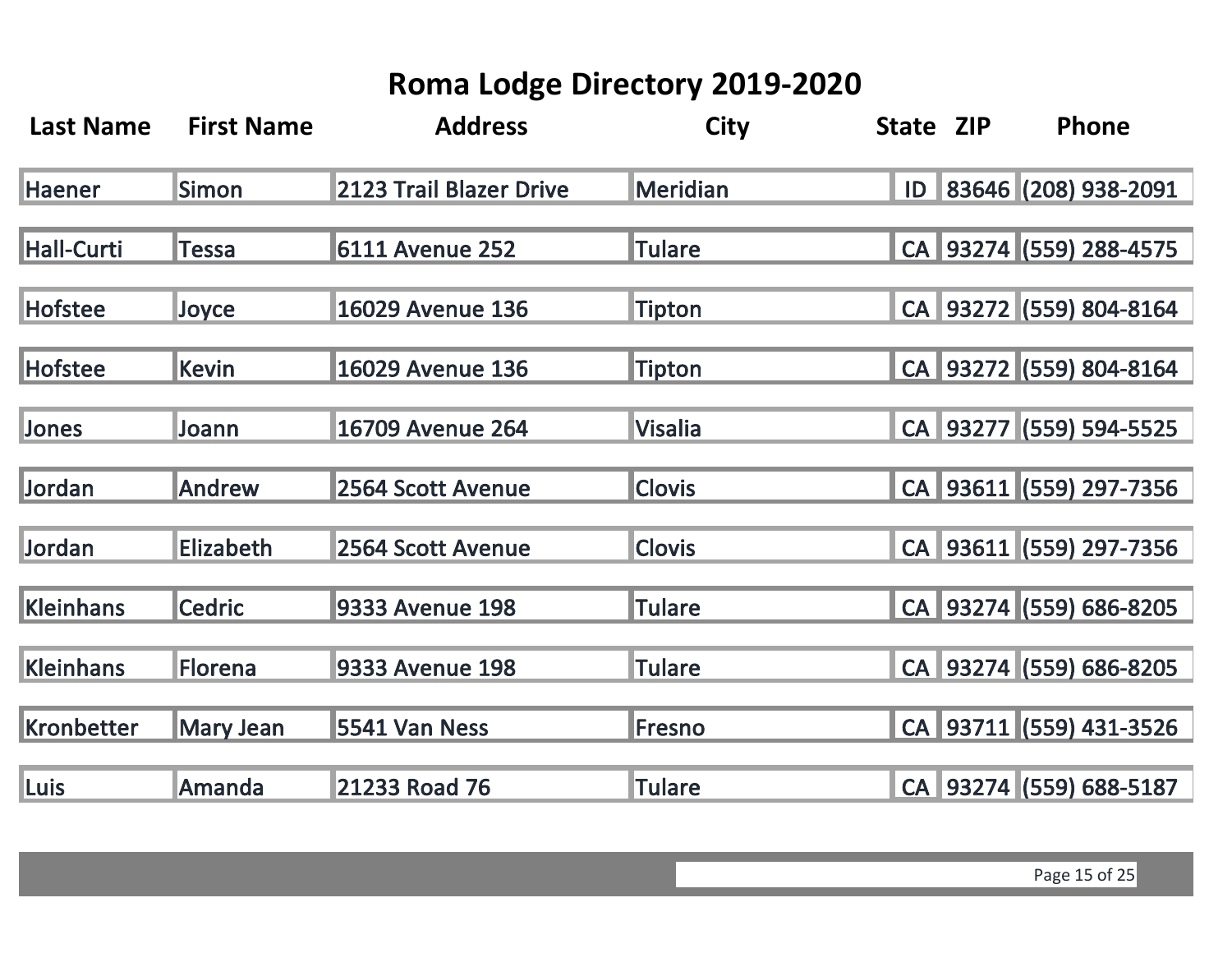| <b>Last Name</b> | <b>First Name</b>         | <b>Address</b>              | <b>City</b>    |  | State ZIP | Phone                   |
|------------------|---------------------------|-----------------------------|----------------|--|-----------|-------------------------|
| Luis             | <b>Mary Ann</b>           | 21233 Road 76               | <b>Tulare</b>  |  |           | CA 93274 (559) 688-5187 |
| <b>Maack</b>     | Melina                    | <b>1600 E.Tulare Avenue</b> | <b>Tulare</b>  |  |           | CA 93274 (559) 687-9833 |
| Madrigal         | Marilyn                   | 17093 Avenue 184            | Strathmore     |  |           | CA 93267 (559) 686-0725 |
| Maffia           | <b>Carol</b>              | 10591 Avenue 264            | <b>Tulare</b>  |  |           | CA 93274 (559) 688-7204 |
| Maffia           | Domingo                   | 10591 Avenue 264            | <b>Tulare</b>  |  |           | CA 93274 (559) 688-7204 |
| <b>Maness</b>    | <b>Ariel</b>              | 1139 N. Gem                 | <b>Tulare</b>  |  |           | CA 93274 (559) 799-8443 |
| <b>Maness</b>    | George Arthur 1139 N. Gem |                             | <b>Tulare</b>  |  |           | CA 93274 (559) 799-8443 |
| <b>Maness</b>    | Natalie                   | 1139 N. Gem                 | <b>Tulare</b>  |  |           | CA 93274 (559) 799-8443 |
| <b>Maraist</b>   | Barbara                   | 4025 South San Joaquin      | <b>Visalia</b> |  |           | CA 93277 (559) 732-0405 |
| <b>Maraist</b>   | Roger                     | 4025 South San Joaquin      | <b>Visalia</b> |  |           | CA 93277 (559) 732-0405 |
| Marinelli        | Frank                     | 6528 West Mary              | <b>Visalia</b> |  |           | CA 93277 (559) 732-8258 |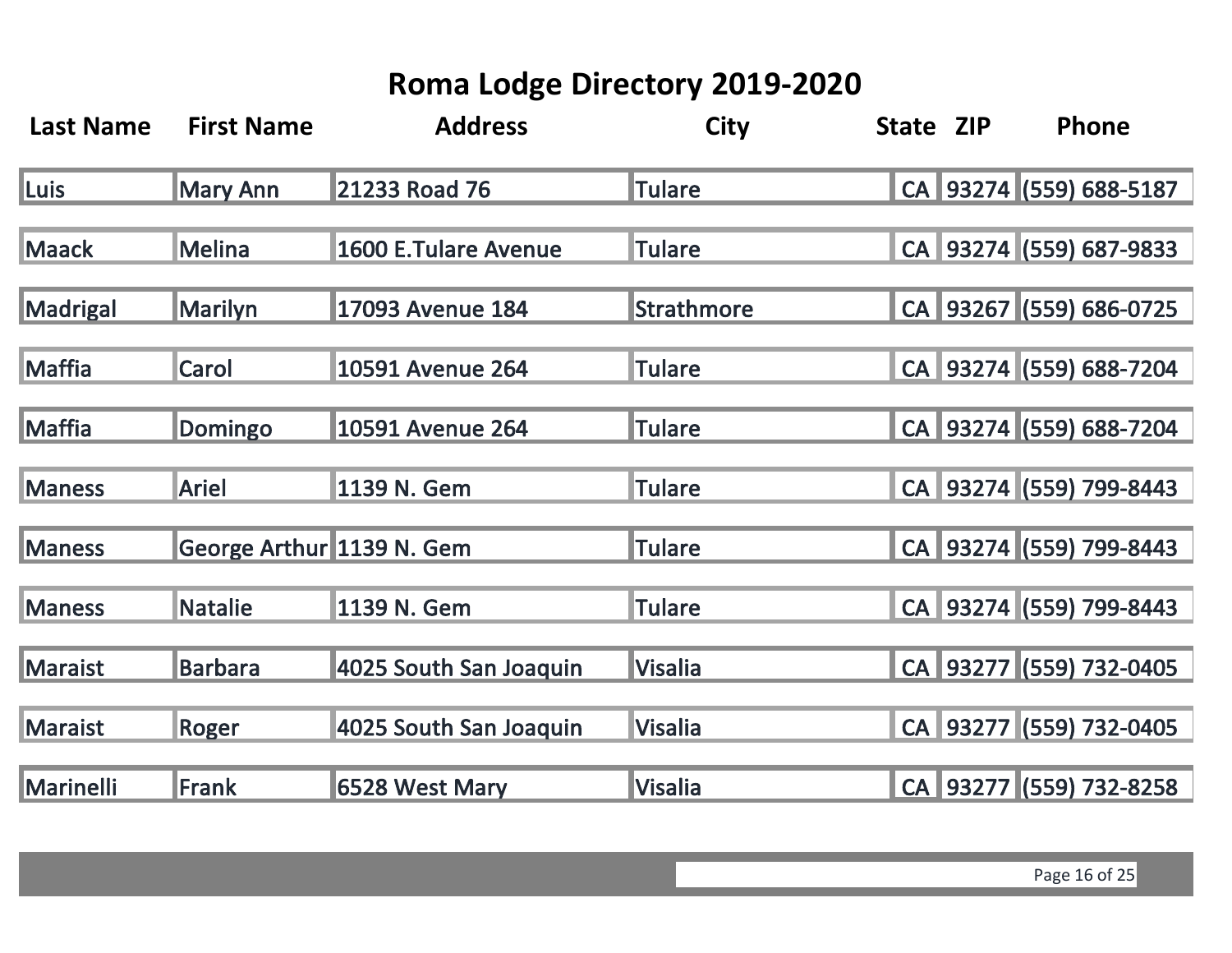| <b>Last Name</b>  | <b>First Name</b> | <b>Address</b>                          | <b>City</b>       | State ZIP | Phone                   |
|-------------------|-------------------|-----------------------------------------|-------------------|-----------|-------------------------|
| <b>Marinelli</b>  | <b>Patrick</b>    | 6528 West Mary                          | <b>Visalia</b>    |           | CA 93277 (559) 732-8258 |
| <b>Marinelli</b>  | Renee             | 6528 West Mary                          | <b>Visalia</b>    |           | CA 93277 (559) 732-8258 |
| <b>McLafferty</b> | Anna Lisa         | 19801 Meadow Ridge Drive Trabuco Canyon |                   |           | CA 92679 (805) 407-1799 |
| <b>McLafferty</b> | <b>Carol</b>      | 1071 Vereda del Ciervo                  | Goleta            |           | CA 93117 (805) 685-4284 |
| <b>Mederos</b>    | Cathy             | 415 Lois Court                          | <b>Tulare</b>     |           | CA 93274 (559) 687-1112 |
| <b>Mederos</b>    | <b>Dennis</b>     | 415 Lois Court                          | <b>Tulare</b>     |           | CA 93274 (559) 687-1112 |
| <b>Mederos</b>    | <b>Megan</b>      | 415 Lois Court                          | <b>Tulare</b>     |           | CA 93274 (559) 687-1112 |
| <b>Mederos</b>    | <b>Michael</b>    | 415 Lois Court                          | <b>Tulare</b>     |           | CA 93274 (559) 687-1112 |
| <b>Milanesio</b>  | <b>Angelina</b>   | 17984 Avenue 192                        | <b>Strathmore</b> |           | CA 93267 (559) 568-1557 |
| <b>Milanesio</b>  | <b>Dave</b>       | <b>18175 Avenue 200</b>                 | <b>Strathmore</b> |           | CA 93267 (559) 568-1100 |
| <b>Milanesio</b>  | <b>Edward</b>     | 19133 Road 200                          | <b>Strathmore</b> |           | CA 93267 (559) 568-2601 |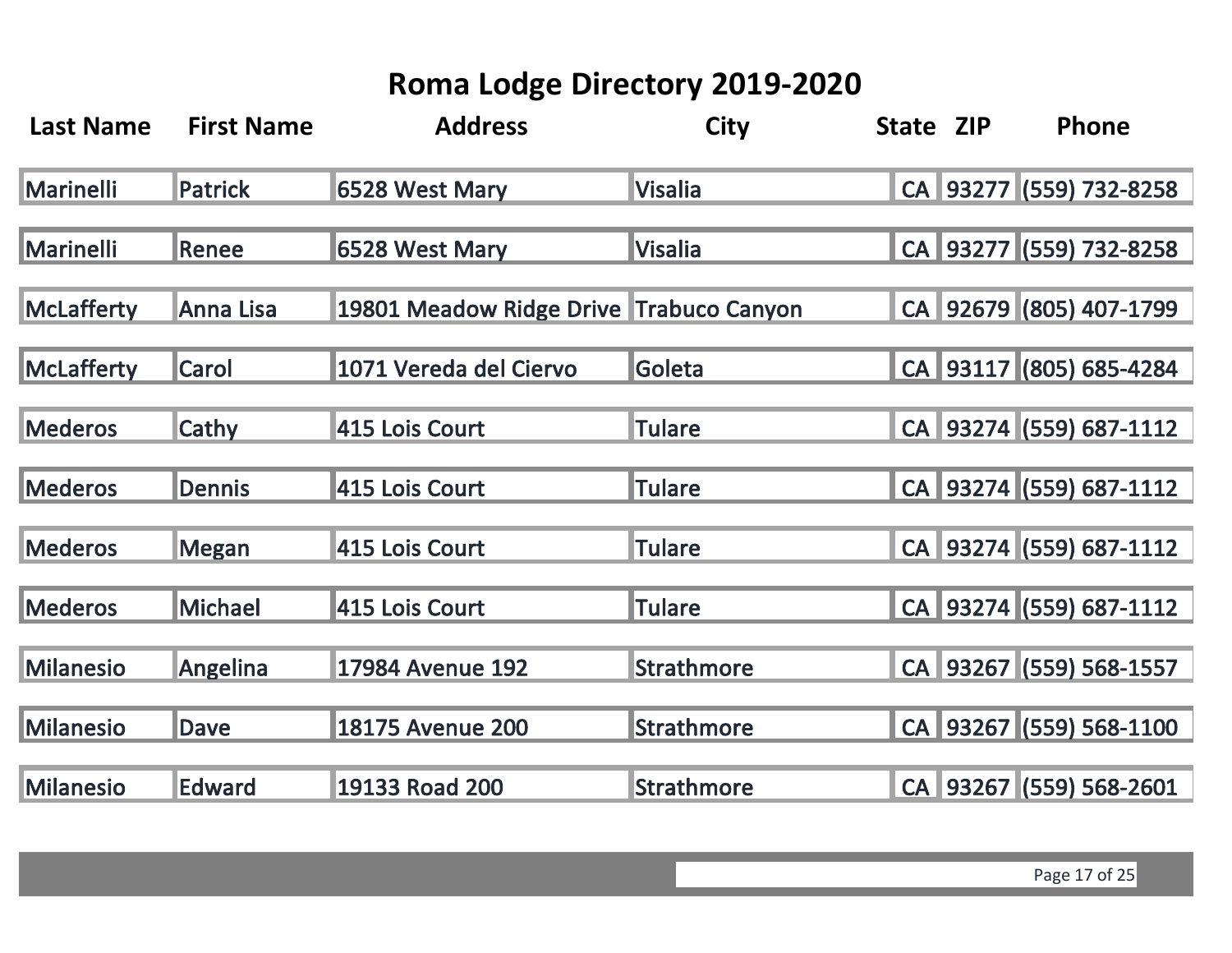| <b>Last Name</b> | <b>First Name</b> | <b>Address</b>               | <b>City</b>        | State ZIP | <b>Phone</b>            |
|------------------|-------------------|------------------------------|--------------------|-----------|-------------------------|
| <b>Milanesio</b> | <b>Nick</b>       | 4809 Avenue 216              | Tulare             |           | CA 93274 (559) 688-6182 |
| <b>Milanesio</b> | <b>Rosalie</b>    | 19725 Road 180               | <b>Strathmore</b>  |           | CA 93267 (559) 568-1695 |
| <b>Milanesio</b> | Steve             | 20328 Road 180               | <b>Strathmore</b>  |           | CA 93267 (559) 280-7345 |
| Moccardini       | <b>Austin</b>     | <b>7600 Huntington Court</b> | <b>Bakersfield</b> |           | CA 93308 (661) 589-4180 |
| Moccardini       | <b>Mason</b>      | <b>7600 Huntington Court</b> | <b>Bakersfield</b> |           | CA 93308 (661) 589-4180 |
| <b>Moffett</b>   | Clay              | 18797 Road 142               | <b>Tulare</b>      |           | CA 93274 (559) 686-3256 |
| Moffett          | Joanna            | 18797 Road 142               | <b>Tulare</b>      |           | CA 93274 (559) 686-3256 |
| <b>Morais</b>    | <b>Brieann</b>    | 961 Sweetwater Court         | <b>Tulare</b>      |           | CA 93274 (559) 688-7067 |
| <b>Orisio</b>    | Gloria            | <b>2407 Avenue 199</b>       | <b>Tulare</b>      |           | CA 93274 (559) 686-7117 |
| <b>Orisio</b>    | <b>Richard</b>    | <b>2407 Avenue 199</b>       | <b>Tulare</b>      |           | CA 93274 (559) 686-7117 |
| Parreira         | Arlene            | 9995 Avenue 120              | <b>Pixley</b>      |           | CA 93256 (559) 752-4739 |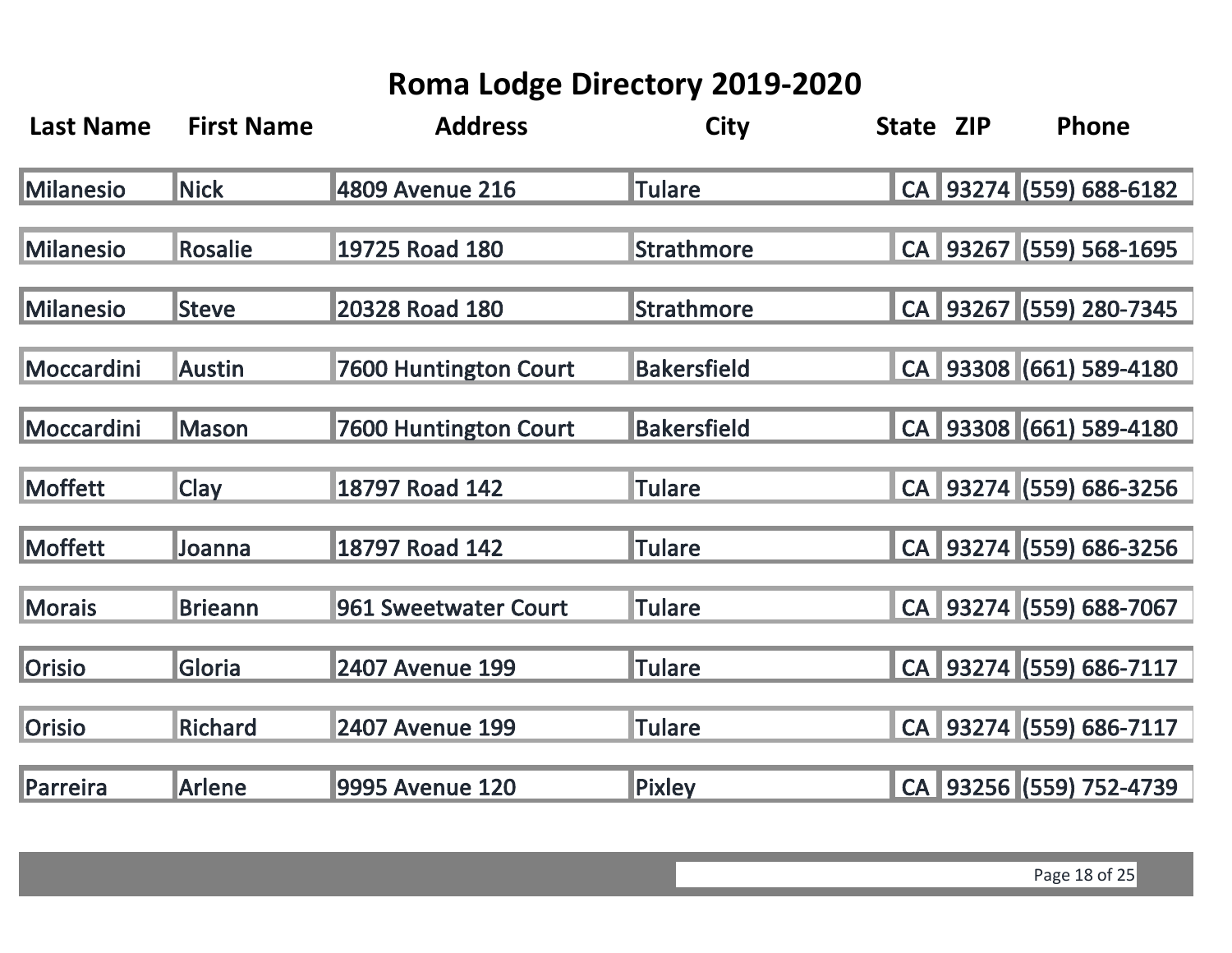| <b>Last Name</b> | <b>First Name</b> | <b>Address</b>          | <b>City</b>    | State ZIP | Phone                   |
|------------------|-------------------|-------------------------|----------------|-----------|-------------------------|
| Parreira         | <b>John</b>       | 9995 Avenue 120         | <b>Pixley</b>  |           | CA 93256 (559) 752-4739 |
| Parreira         | Kyle              | 9995 Avenue 120         | <b>Pixley</b>  |           | CA 93256 (559) 752-4739 |
| Parreira         | Randy             | 9995 Avenue 120         | <b>Pixley</b>  |           | CA 93256 (559) 752-4739 |
| Parreira         | Wade              | 9995 Aveune 120         | <b>Pixley</b>  |           | CA 93256 (559) 752-4739 |
| Pedro            | Joseph            | 23070 Road 132          | <b>Tulare</b>  |           | CA 93274 (559) 688-7067 |
| Pedroncelli      | Karen             | 820 N. Silvervale Drive | <b>Visalia</b> |           | CA 93291 (559) 786-2380 |
| Pedroncelli      | Ronnie            | 820 N. Silvervale Drive | <b>Visalia</b> |           | CA 93291 (559) 967-5455 |
| Pedroncelli      | Savina            | 5048 Wren               | <b>Visalia</b> |           | CA 93291 (559) 799-8911 |
| Pedroncelli      | Sebastian         | 5048 Wren               | <b>Visalia</b> |           | CA 93291 (559) 799-8911 |
| Pedroncelli      | <b>Shaun</b>      | 5048 Wren               | <b>Visalia</b> |           | CA 93291 (559) 799-8911 |
| Pedroncelli      | <b>Sylvia</b>     | 5048 Wren               | <b>Visalia</b> |           | CA 93291 (559) 799-8911 |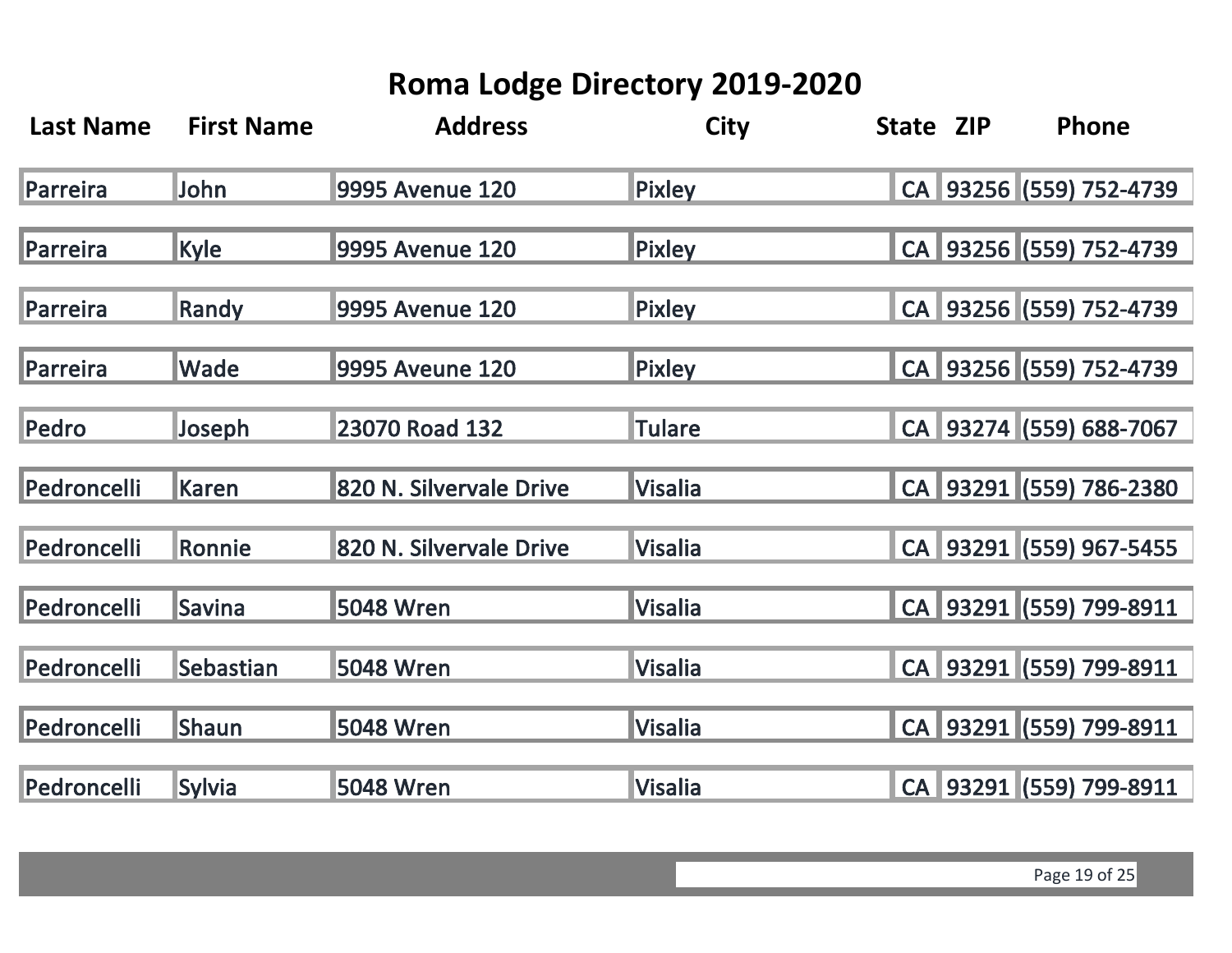| <b>Last Name</b> | <b>First Name</b> | <b>Address</b>           | <b>City</b>     | State ZIP | Phone                   |
|------------------|-------------------|--------------------------|-----------------|-----------|-------------------------|
| Pelascini        | <b>Noemi</b>      | 17634 Avenue 232         | Lindsay         |           | CA 93247 (559) 562-2884 |
| Pelascini        | <b>Rick</b>       | 4840 W. Howard           | <b>Visalia</b>  |           | CA 93277 (559) 733-8065 |
| Pelous           | Agnes             | <b>58 Brussels Court</b> | <b>lVisalia</b> |           | CA 93277 (559) 739-1594 |
| Perry            | <b>Amy</b>        | 1579 Mirasson Ct.        | <b>Tulare</b>   |           | CA 93274 (559) 366-7365 |
| Perry            | <b>Isabelle</b>   | 1579 Mirasson Ct.        | <b>Tulare</b>   |           | CA 93274 (559) 366-7365 |
| Perry            | Kage              | 1579 Mirasson Ct.        | <b>Tulare</b>   |           | CA 93274 (559) 366-7365 |
| Perry            | <b>Mia</b>        | 1579 Mirasson Ct.        | <b>Tulare</b>   |           | CA 93274 (559) 366-7365 |
| Perry            | Nathan            | 1579 Mirasson Ct.        | <b>Tulare</b>   |           | CA 93274 (559) 366-7365 |
| Perry-Silva      | <b>Mackenzie</b>  | 1579 Mirasson Ct.        | <b>Tulare</b>   |           | CA 93274 (559) 366-7365 |
| Peterson         | <b>Marlene</b>    | 2588 Scoter Avenue       | Ventura         |           | CA 93003 (805) 642-6607 |
| Pinheiro         | David             | 1998 Weyrich Street      | <b>Tulare</b>   |           | CA 93274 (559) 997-1673 |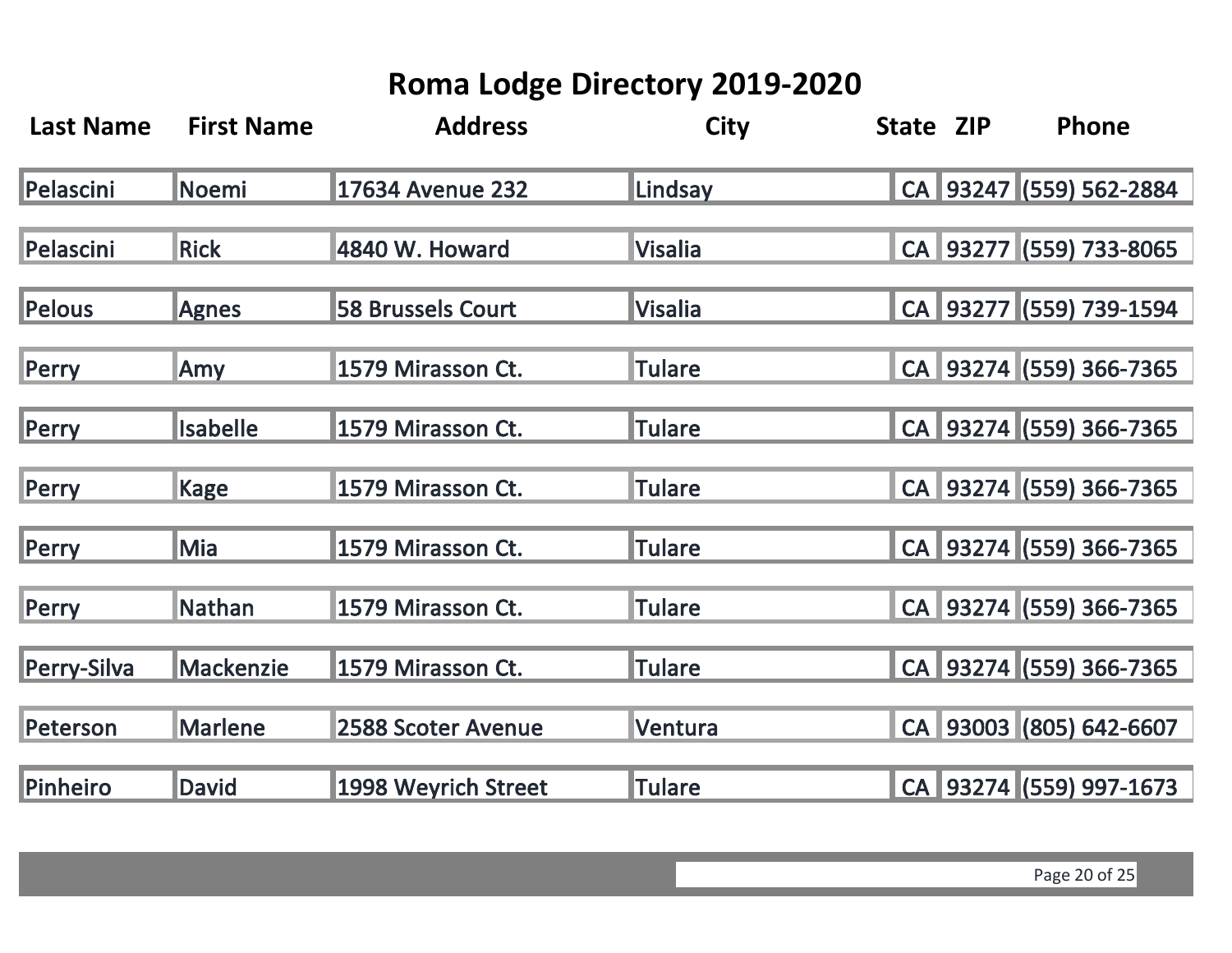| <b>Last Name</b> | <b>First Name</b> | <b>Address</b>           | <b>City</b>   | State ZIP | Phone                   |
|------------------|-------------------|--------------------------|---------------|-----------|-------------------------|
| Pinheiro         | Kari              | 1998 Weyrich Street      | <b>Tulare</b> |           | CA 93274 (818) 331-5920 |
| Pinkerton        | Kaitlyn           | 3315 S. Peppertree Court | Visalia       |           | CA 93277 (559) 331-0572 |
| Pinkerton        | Robert            | 3315 S. Peppertree Court | Visalia       |           | CA 93277 (559) 331-0572 |
| Pinkerton        | Robert            | 3315 S. Peppertree Court | Visalia       |           | CA 93277 (559) 331-3183 |
| Pinkerton        | Toni              | 3315 S. Peppertree Court | Visalia       |           | CA 93277 (559) 331-0572 |
| Pitigliano       | Amie              | 12800- A Avenue 128      | <b>Tipton</b> |           | CA 93272 (559) 799-3478 |
| Pitigliano       | <b>Charles</b>    | $P.O.$ Box 9             | Tipton        |           | CA 93272 (559) 284-6797 |
| Pitigliano       | <b>Dayton</b>     | P.O. Box 2184            | <b>Tulare</b> |           | CA 93275 (559) 684-9138 |
| Pitigliano       | <b>Dominic</b>    | 12800- A Avenue 128      | Tipton        |           | CA 93272 (559) 359-1907 |
| Pitigliano       | Giada             | 12800- A Avenue 128      | Tipton        |           | CA 93272 (559) 752-0108 |
| Pitigliano       | <b>Isaac</b>      | P.O. Box 1011            | <b>Tipton</b> |           | CA 93272 (559) 752-4633 |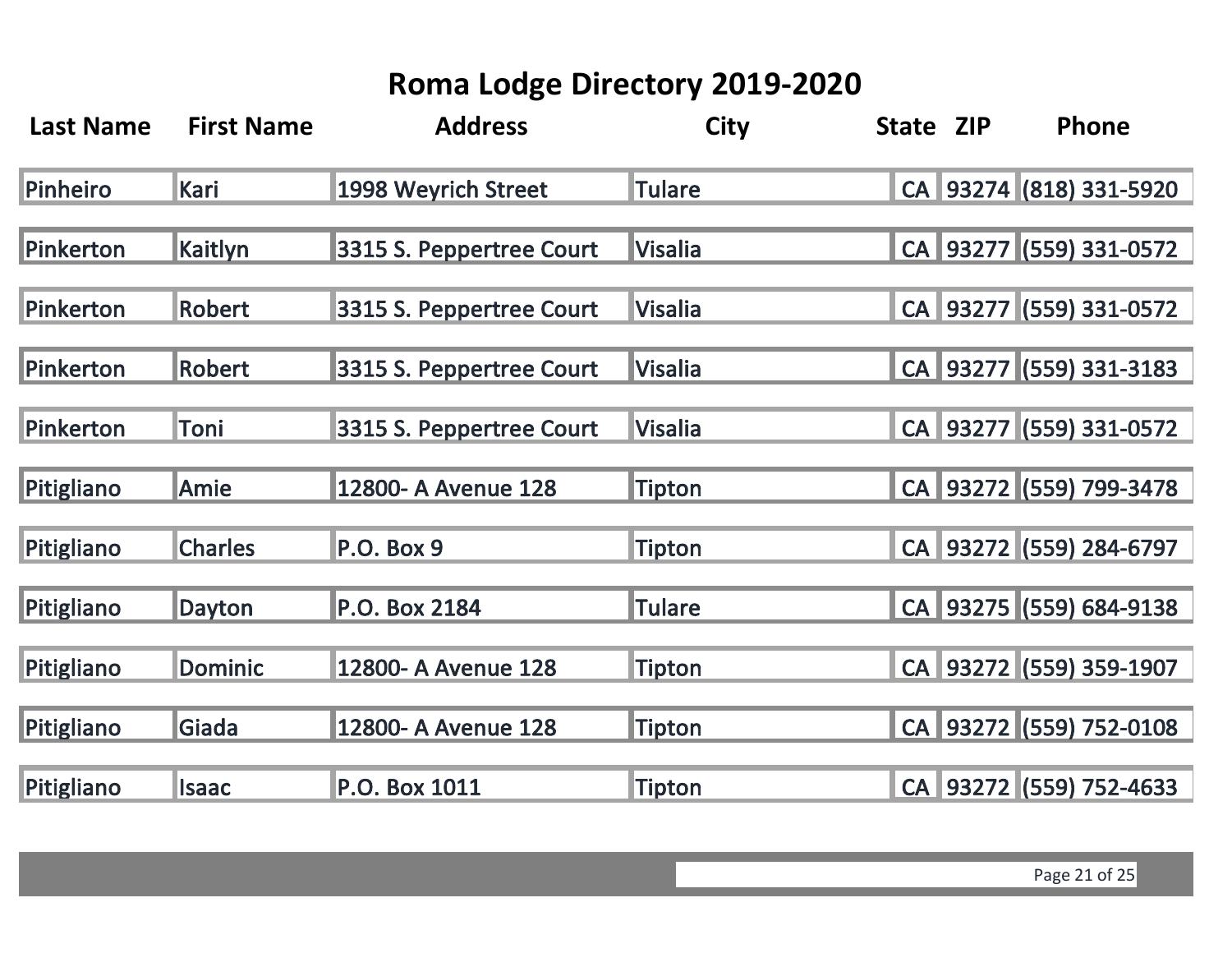| <b>Last Name</b> | <b>First Name</b> | <b>Address</b>         | <b>City</b>        | State ZIP | Phone                   |
|------------------|-------------------|------------------------|--------------------|-----------|-------------------------|
| Pitigliano       | <b>Jennifer</b>   | P.O. Box 1011          | <b>Tipton</b>      |           | CA 93272 (559) 752-4633 |
| Pitigliano       | <b>Joshua</b>     | P.O. Box 1011          | <b>Tipton</b>      |           | CA 93272 (559) 752-4633 |
| Pitigliano       | <b>Kelsie</b>     | P.O. Box 2184          | <b>Tulare</b>      |           | CA 93275 (559) 684-9138 |
| Pitigliano       | Kimberly          | P.O. Box 2184          | <b>Tulare</b>      |           | CA 93275 (559) 684-9138 |
| Pitigliano       | Michael           | P.O. Box 2184          | <b>Tulare</b>      |           | CA 93275 (559) 684-9138 |
| Pitigliano       | Nancy             | P.O. Box 9             | <b>Tipton</b>      |           | CA 93272 (559) 359-1900 |
| Pitigliano       | Wessel            | P.O. Box 1011          | <b>Tipton</b>      |           | CA 93272 (559) 752-4633 |
| <b>Pratt</b>     | <b>Betty</b>      | 12404 Abercromby Drive | <b>Bakersfield</b> | CA 93312  |                         |
| Rainey           | <b>Brain</b>      | 15664 Mills Drive, # F | <b>Visalia</b>     |           | CA 93292 (559) 289-8033 |
| Rainey           | Dane              | 15664 Mills Drive, # F | <b>Visalia</b>     |           | CA 93291 (559) 289-8033 |
| Rainey           | Rhett             | 15664 Mills Drive, # F | <b>Visalia</b>     |           | CA 93291 (559) 289-8033 |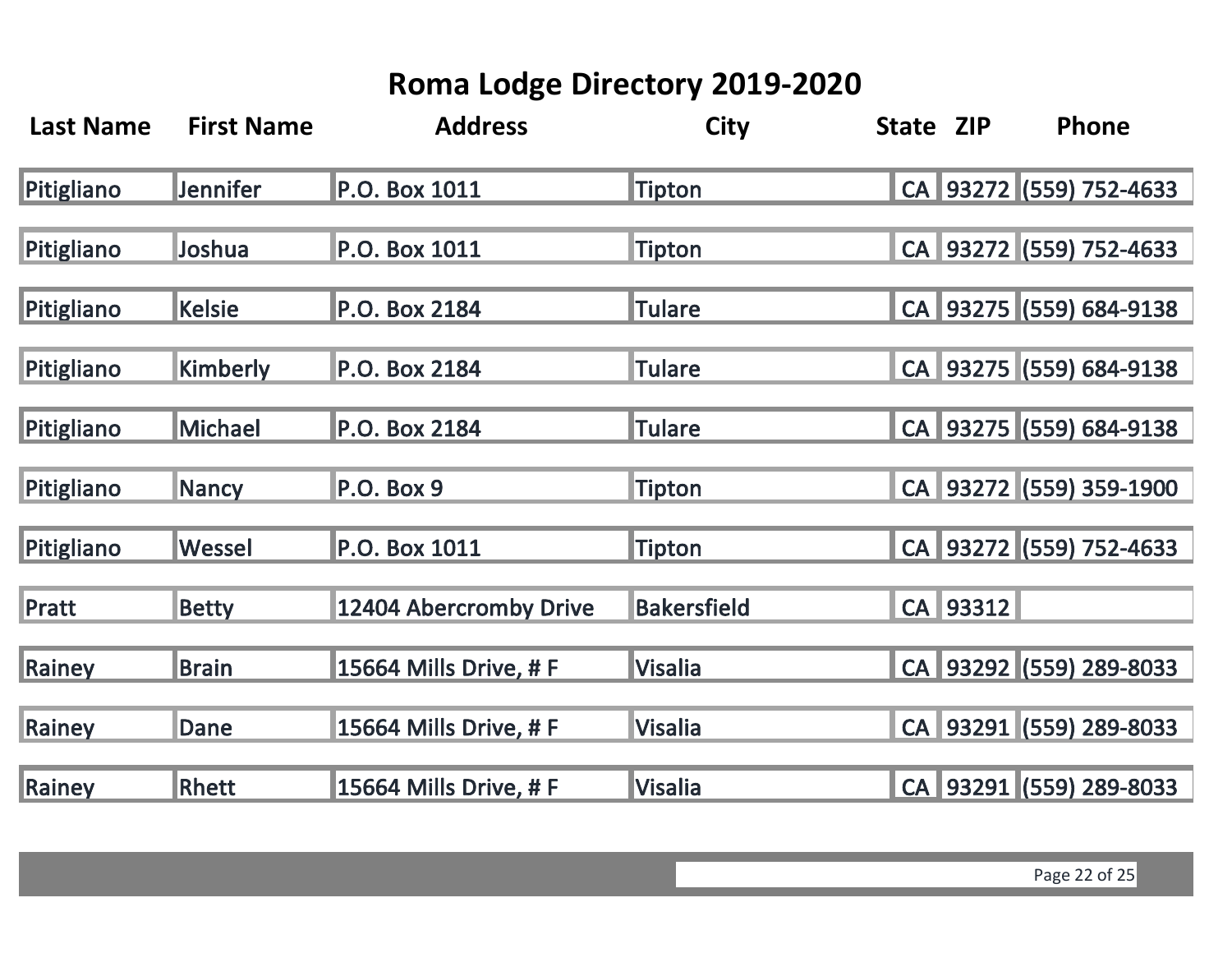| <b>Last Name</b>    | <b>First Name</b> | <b>Address</b>           | <b>City</b>                                        | State ZIP | Phone                   |
|---------------------|-------------------|--------------------------|----------------------------------------------------|-----------|-------------------------|
| <b>Rainey-Curti</b> | Katrina           | 15664 Mills Drive, #F    | <b>Visalia</b>                                     |           | CA 93291 (559) 289-8033 |
| <b>Reinart</b>      | <b>Katrina</b>    | <b>24 Amantes Street</b> | Rancho Santa Margarita   CA   92688 (949) 589-6634 |           |                         |
| <b>Reinart</b>      | <b>Sherry</b>     | <b>24 Amantes Street</b> | Rancho Santa Margarita   CA   92688 (949) 589-6634 |           |                         |
| Reinart             | <b>Sydney</b>     | <b>24 Amantes Street</b> | Rancho Santa Margarita   CA   92688 (949) 589-6634 |           |                         |
| Rinaldi             | George            | 12391 Avenue 396         | <b>Cutler</b>                                      |           | CA 93615 (559) 528-3358 |
| Roeber              | Darian            | 888E. Orange             | <b>Hanford</b>                                     | CA 93230  |                         |
| Rolfi               | Carmen            | 2459 N. Oaks Sp. # 101   | <b>Tulare</b>                                      |           | CA 93274 (559) 752-4392 |
| Romero              | Catherina J.      | 850 Norman Lane          | Santa Barbara                                      |           | CA 93108 (805) 969-4084 |
| Saltzman            | Janice            | 1010 Grove Drive         | <b>Tulare</b>                                      |           | CA 93274 (559) 686-4340 |
| Saltzman            | Jessica           | 2438 Dover Canyon Drive  | <b>Tulare</b>                                      |           | CA 93274 (559) 631-6147 |
| Saltzman            | Juliana           | 2438 Dover Canyon Drive  | <b>Tulare</b>                                      |           | CA 93274 (559) 799-7941 |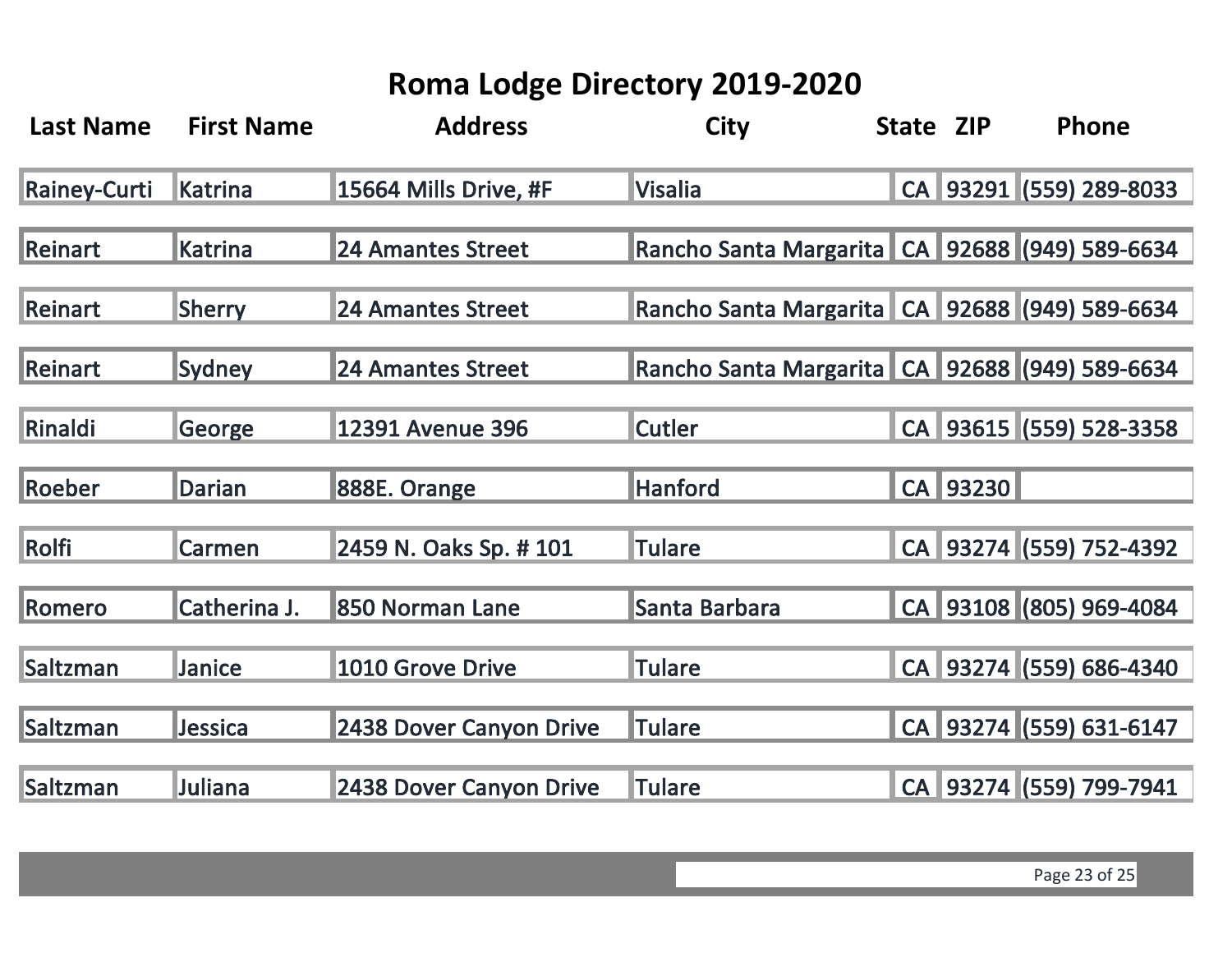| <b>Last Name</b>  | <b>First Name</b> | <b>Address</b>          | <b>City</b>   | State ZIP |          | Phone                   |
|-------------------|-------------------|-------------------------|---------------|-----------|----------|-------------------------|
| Saltzman          | <b>Michael</b>    | 2438 Dover Canyon Drive | <b>Tulare</b> |           |          | CA 93274 (559) 685-1222 |
| Saltzman          | <b>Mike</b>       | 1010 Grove Drive        | Tulare        |           |          | CA 93274 (559) 686-4340 |
| Saltzman          | Nolan             | 2438 Dover Canyon Drive | <b>Tulare</b> |           |          | CA 93274 (559) 799-7941 |
| Semeos-Med        | <b>Melissa</b>    | 1749 Charles Krug       | <b>Tulare</b> |           |          | CA 93274 (559) 687-1117 |
| Serafin           | Nicholas          | <b>15707 Avenue 168</b> | <b>Tulare</b> |           |          | CA 93274 (559) 688-2583 |
| <b>Shaw</b>       | <b>Delaney</b>    | 19606 Road 28           | <b>Tulare</b> |           |          | CA 93274 (559) 686-8197 |
| <b>Shaw</b>       | <b>Jason</b>      | 19606 Road 28           | <b>Tulare</b> |           |          | CA 93274 (559) 302-7174 |
| <b>Shaw</b>       | Lisa              | 19606 Road 28           | <b>Tulare</b> |           |          | CA 93274 (559) 302-7176 |
| Signorelli        | <b>Joe</b>        | P.O. Box 173            | Lompoc        |           |          | CA 93436 (805) 736-2000 |
| <b>Signorelli</b> | <b>Sylvia</b>     | P.O. Box 173            | Lompoc        |           |          | CA 93436 (805) 736-2000 |
| Smith             | <b>Bruce</b>      | P.O. Box 848            | <b>Tulare</b> |           | CA 93274 |                         |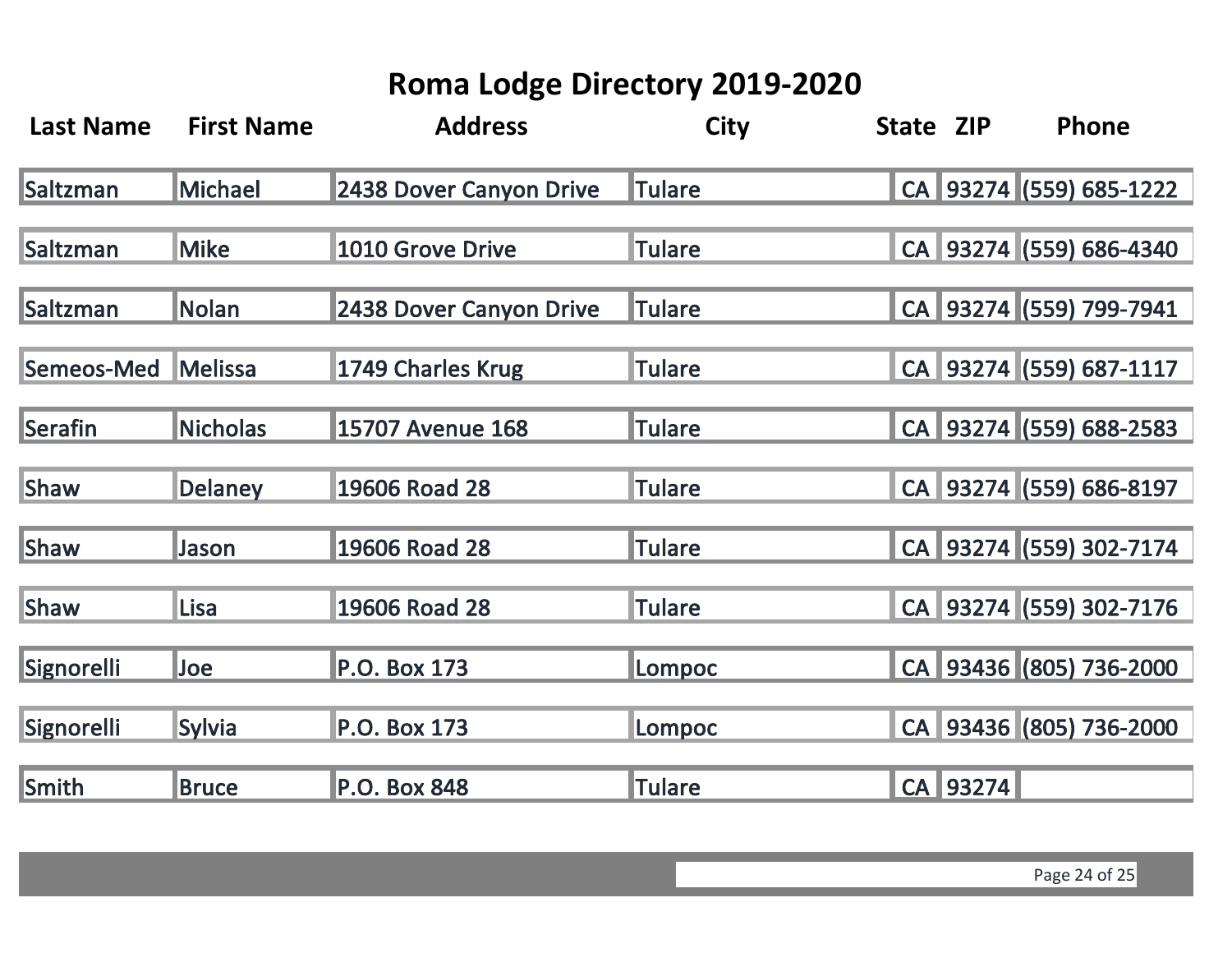| <b>Last Name</b> | <b>First Name</b> | <b>Address</b>       | <b>City</b>     | State ZIP | Phone                   |
|------------------|-------------------|----------------------|-----------------|-----------|-------------------------|
| Sola             | <b>Brittany</b>   | 5415 West Grove Ct.  | <b>Visalia</b>  |           | CA 93291 (559) 684-8223 |
| Sola             | Pam               | 3298 E. Cross Avenue | <b>ITulare</b>  |           | CA 93274 (559) 901-1781 |
| Sola             | Reid              | 5415 West Grove Ct.  | <b>Visalia</b>  |           | CA 93291 (559) 303-4521 |
| Sola             | Steven            | 3298 E. Cross Avenue | <b>Tulare</b>   |           | CA 93274 (559) 303-7821 |
| Sola             | <b>Vincent E</b>  | 3298 E. Cross Avenue | <b>Tulare</b>   |           | CA 93274 (559) 901-1780 |
| Sola             | Vincent J.        | 5415 West Grove Ct.  | <b>Visalia</b>  |           | CA 93291 (559) 303-4521 |
| Solari           | <b>Antonio</b>    | P.O. Box 5704        | Stockton        |           | CA 95205 (209) 931-6216 |
| Solari           | <b>Audriana</b>   | P.O. Box 5704        | Stockton        |           | CA 95205 (209) 931-3529 |
| Solari           | Grace             | P.O. Box 5704        | <b>Stockton</b> |           | CA 95205 (209) 931-3529 |
| Solari           | John              | P.O. Box 5704        | <b>Stockton</b> |           | CA 95205 (209) 931-6216 |
| Solari           | Kimberly          | P.O. Box 5704        | Stockton        |           | CA 95205 (209) 931-3529 |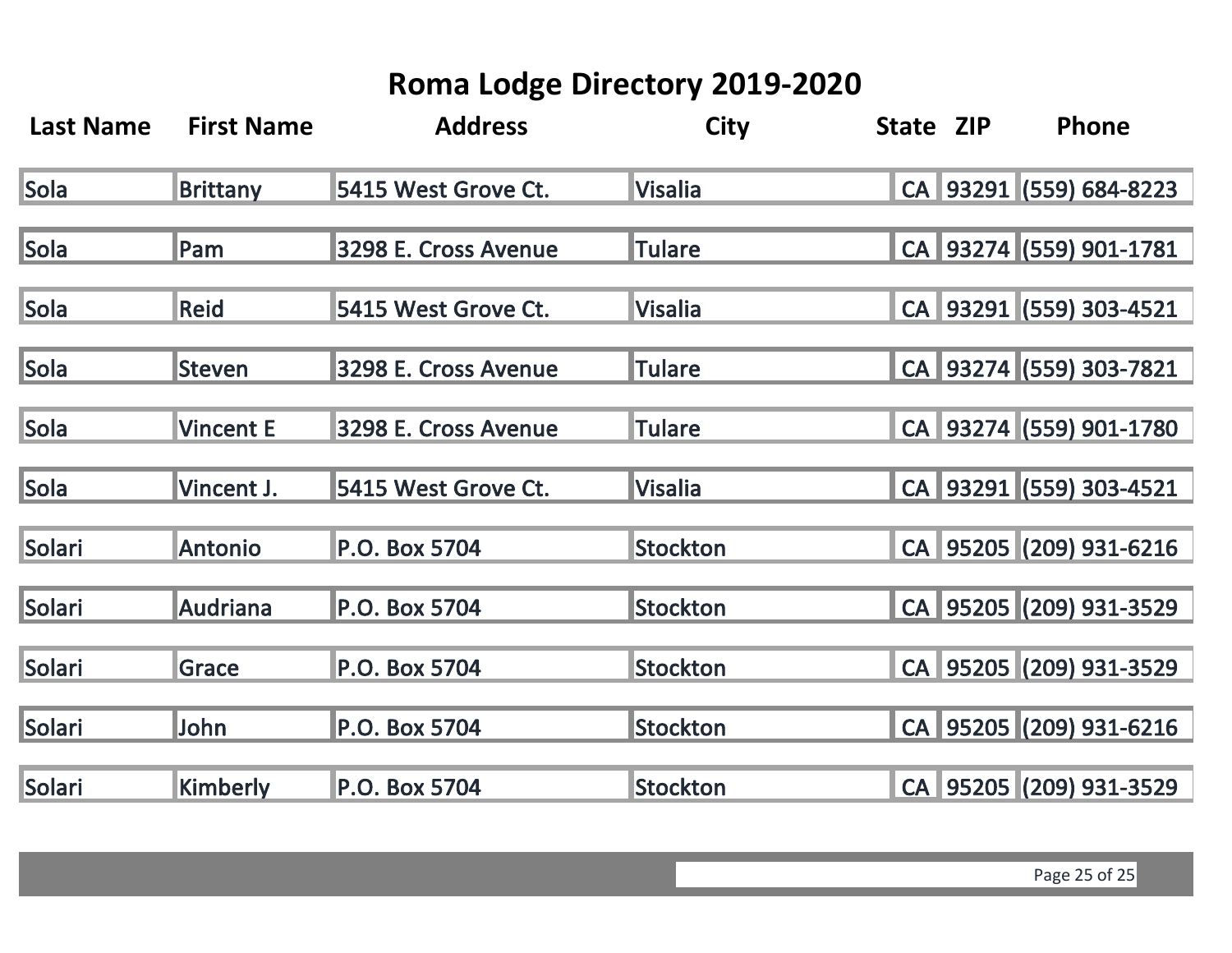| <b>Last Name</b>              | <b>First Name</b> | <b>Address</b>             | <b>City</b>          | State ZIP |          | Phone                   |
|-------------------------------|-------------------|----------------------------|----------------------|-----------|----------|-------------------------|
| Spagnuolo                     | Connie            | 112 La Brea Street         | Oxnard               |           | CA 93035 |                         |
| Sparlin                       | <b>Morgan</b>     | 342 Bundy Avenue           | <b>Clovis</b>        |           |          | CA 93611 (559) 799-6306 |
| Sparlin                       | Tina              | <b>10024 Avenue 196</b>    | <b>Tulare</b>        |           |          | CA 93274 (559) 741-3642 |
| Speidel                       | Tyler             | 3561 West Inyo             | <b>Tulare</b>        |           |          | CA 93274 (559) 679-0622 |
| Speidell                      | Kolton            | 3561 West Inyo             | <b>Tulare</b>        |           |          | CA 93274 (559) 679-0622 |
| Speidel-Orisio Shannon        |                   | 3561 West Inyo             | <b>Tulare</b>        |           |          | CA 93274 (559) 673-0622 |
| <b>Stornetta-Cur Courtney</b> |                   | 474 Rosalie Drive          | Sonoma               |           |          | CA 95476 (559) 392-0946 |
| <b>Taylor</b>                 | Camden            | <b>6222 West Sweet Ave</b> | <b>Visalia</b>       |           |          | CA 93291 (559) 804-7056 |
| <b>Taylor</b>                 | Nicole            | <b>6222 West Sweet Ave</b> | <b>Visalia</b>       |           |          | CA 93291 (559) 804-7056 |
| Vener                         | <b>James</b>      | 864 Mesa Drive             | <b>Arroyo Grande</b> |           |          | CA 93420 (805) 474-1679 |
| <b>Warren</b>                 | Amanda            | 197 Dickens                | <b>Tulare</b>        |           |          | CA 93274 (559) 936-2760 |